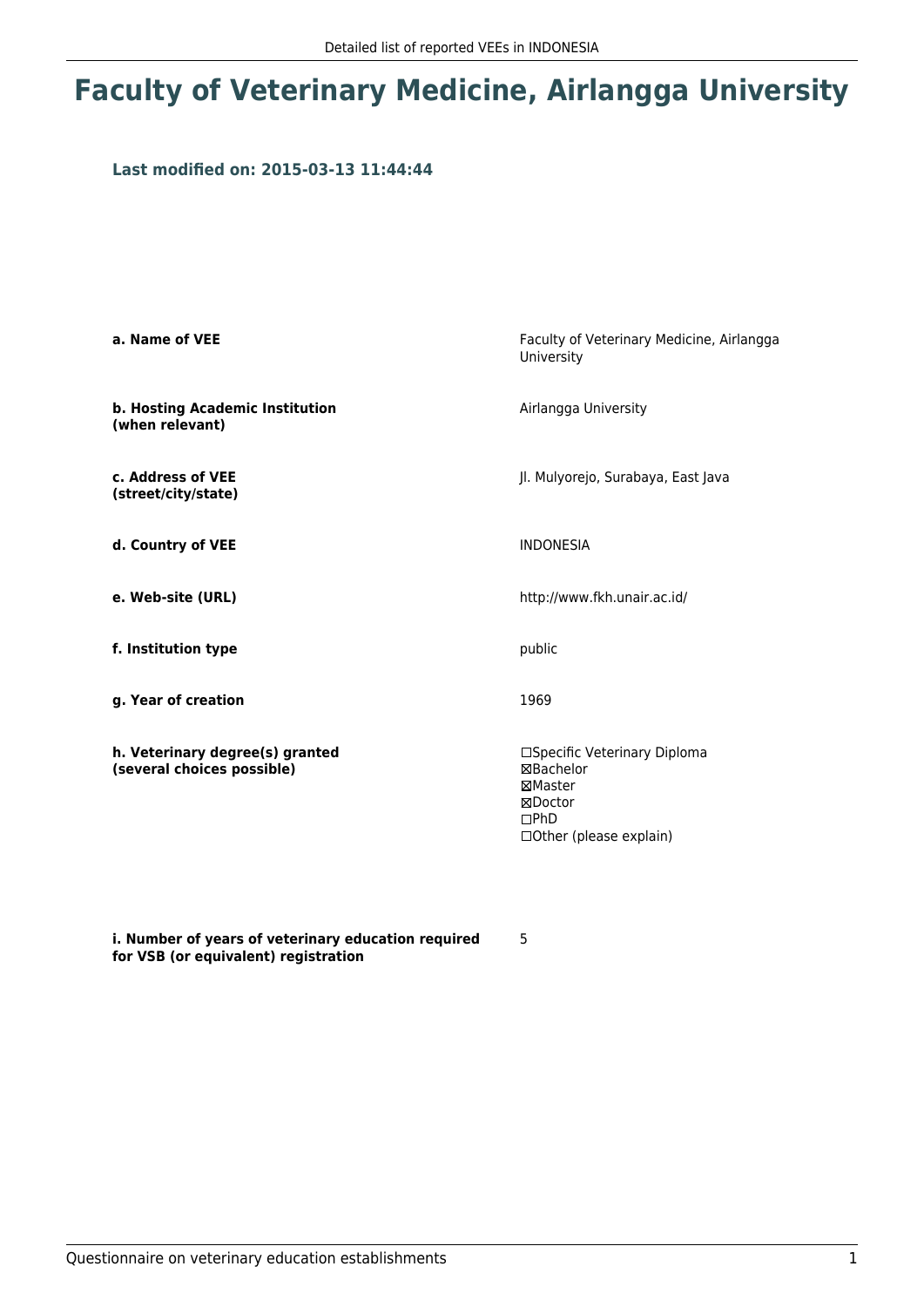|                                                                                                   | 1st Year                                                                                                                                                               | $+200$  |
|---------------------------------------------------------------------------------------------------|------------------------------------------------------------------------------------------------------------------------------------------------------------------------|---------|
|                                                                                                   | 2d Year                                                                                                                                                                | $+200$  |
|                                                                                                   | 3d Year                                                                                                                                                                | $+200$  |
|                                                                                                   | 4th Year                                                                                                                                                               | $+200$  |
|                                                                                                   | 5th Year                                                                                                                                                               | 151-200 |
|                                                                                                   | 6th Year                                                                                                                                                               |         |
|                                                                                                   | 7th Year                                                                                                                                                               |         |
| k. Average number of veterinary graduates per year<br>from the establishment                      | $+200$                                                                                                                                                                 |         |
| I. Minimum education required for admission to the<br>establishment<br>(several choices possible) | ⊠High School University Entrance<br>Oualification<br>□Pre-Veterinary Science Diploma<br>□Pre-Veterinary Science Degree<br>□ Other specific VEE entrance qualifications |         |
| m. Is there a selection procedure at<br>(several choices possible)                                | <b>⊠National level</b><br>$\Box$ State level<br>□Establishment level                                                                                                   |         |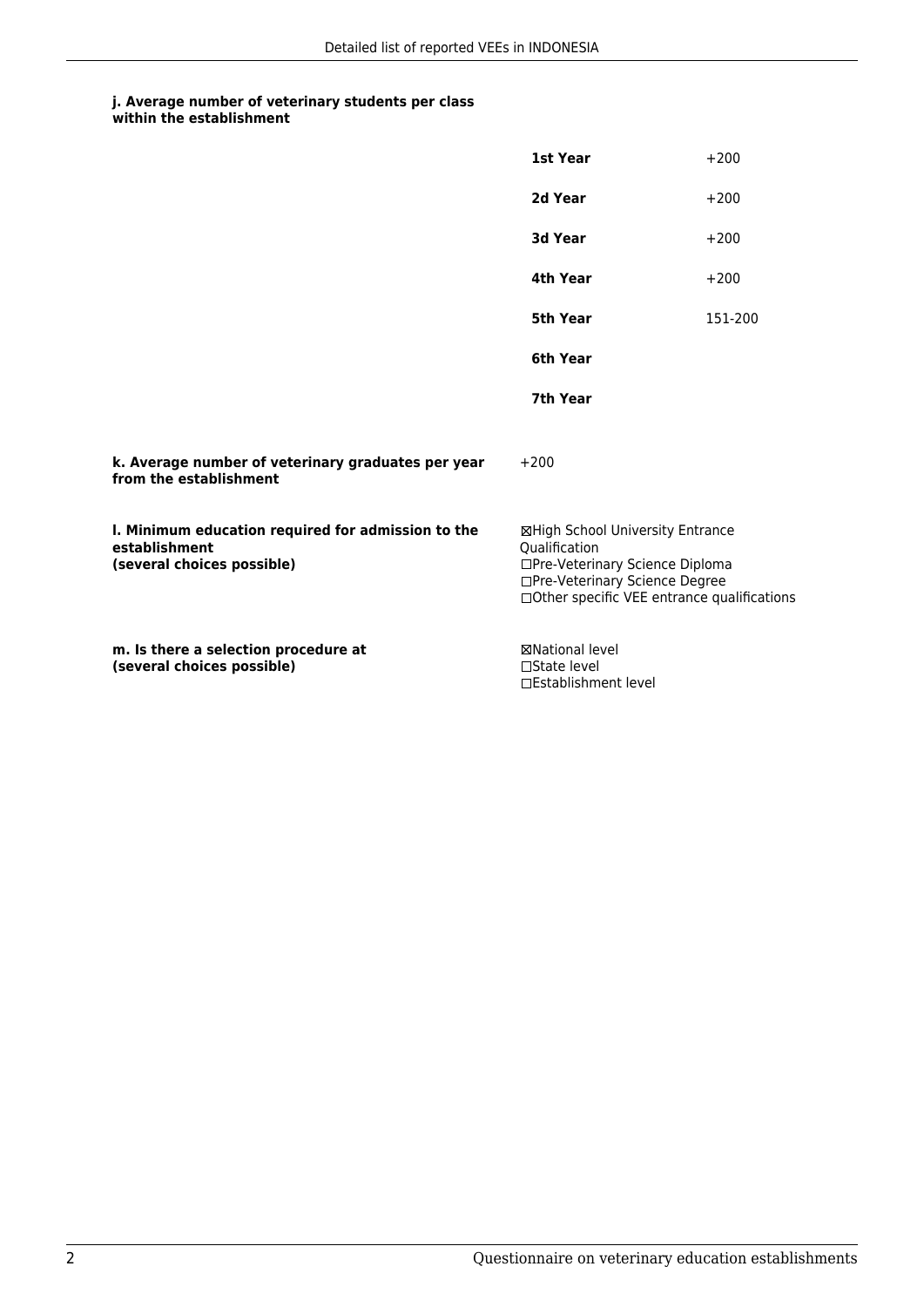### **n. National accreditation/certification/approval** Yes

|                                                                             | <b>Accrediting agency:</b>             |                                                                                                                                      |
|-----------------------------------------------------------------------------|----------------------------------------|--------------------------------------------------------------------------------------------------------------------------------------|
|                                                                             | <b>Name of the Agency</b>              | Badan<br>Akreditasi<br>Nasional<br>Perguruan<br>Tinggi (BAN-<br>PT). National<br>Accreditation<br>Agency for<br>Higher<br>Education. |
|                                                                             | <b>Address of the</b><br><b>Agency</b> | JL. RS<br>Fatmawati<br>Cipete, Jakarta<br>Selatan.<br>12410                                                                          |
|                                                                             | <b>Country of the</b><br><b>Agency</b> | Indonesia                                                                                                                            |
|                                                                             | Date granted (yyyy-<br>mm-dd)          | 2015-01-24                                                                                                                           |
|                                                                             | <b>Period of validity</b><br>(years)   | 5                                                                                                                                    |
| o. Regional accreditation/certification/approval                            | No                                     |                                                                                                                                      |
| p. Any form of other international<br>accreditation/certification/approval? | Yes                                    |                                                                                                                                      |
| If yes, please provide a brief description.                                 | <b>ASEAN University Network (AUN)</b>  |                                                                                                                                      |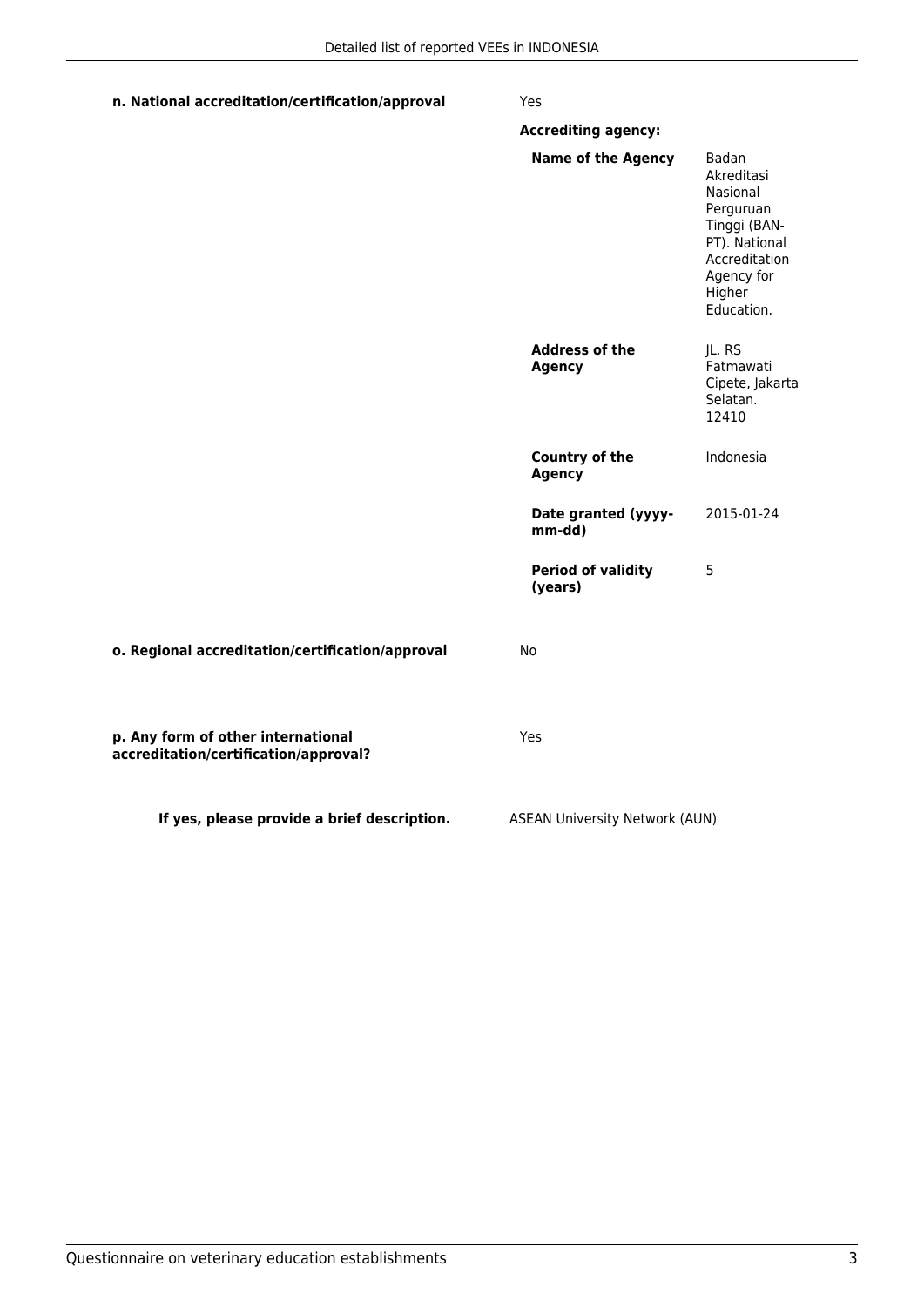# **Faculty of Veterinary Medicine, Bogor Agricultural University**

**Last modified on: 2015-03-12 04:56:02**

| a. Name of VEE                                                | Faculty of Veterinary Medicine, Bogor<br><b>Agricultural University</b>                                           |
|---------------------------------------------------------------|-------------------------------------------------------------------------------------------------------------------|
| b. Hosting Academic Institution<br>(when relevant)            | <b>Bogor Agricultural University</b>                                                                              |
| c. Address of VEE<br>(street/city/state)                      | Jl.Agatis, Kampus IPB Dramaga, Bogor, Jawa<br>Barat, 16680                                                        |
| d. Country of VEE                                             | <b>INDONESIA</b>                                                                                                  |
| e. Web-site (URL)                                             | http://fkh.ipb.ac.id                                                                                              |
| f. Institution type                                           | public                                                                                                            |
| g. Year of creation                                           | 1947                                                                                                              |
| h. Veterinary degree(s) granted<br>(several choices possible) | □Specific Veterinary Diploma<br>⊠Bachelor<br>⊠Master<br>⊠Doctor<br>$\square$ PhD<br>$\Box$ Other (please explain) |

5

**i. Number of years of veterinary education required for VSB (or equivalent) registration**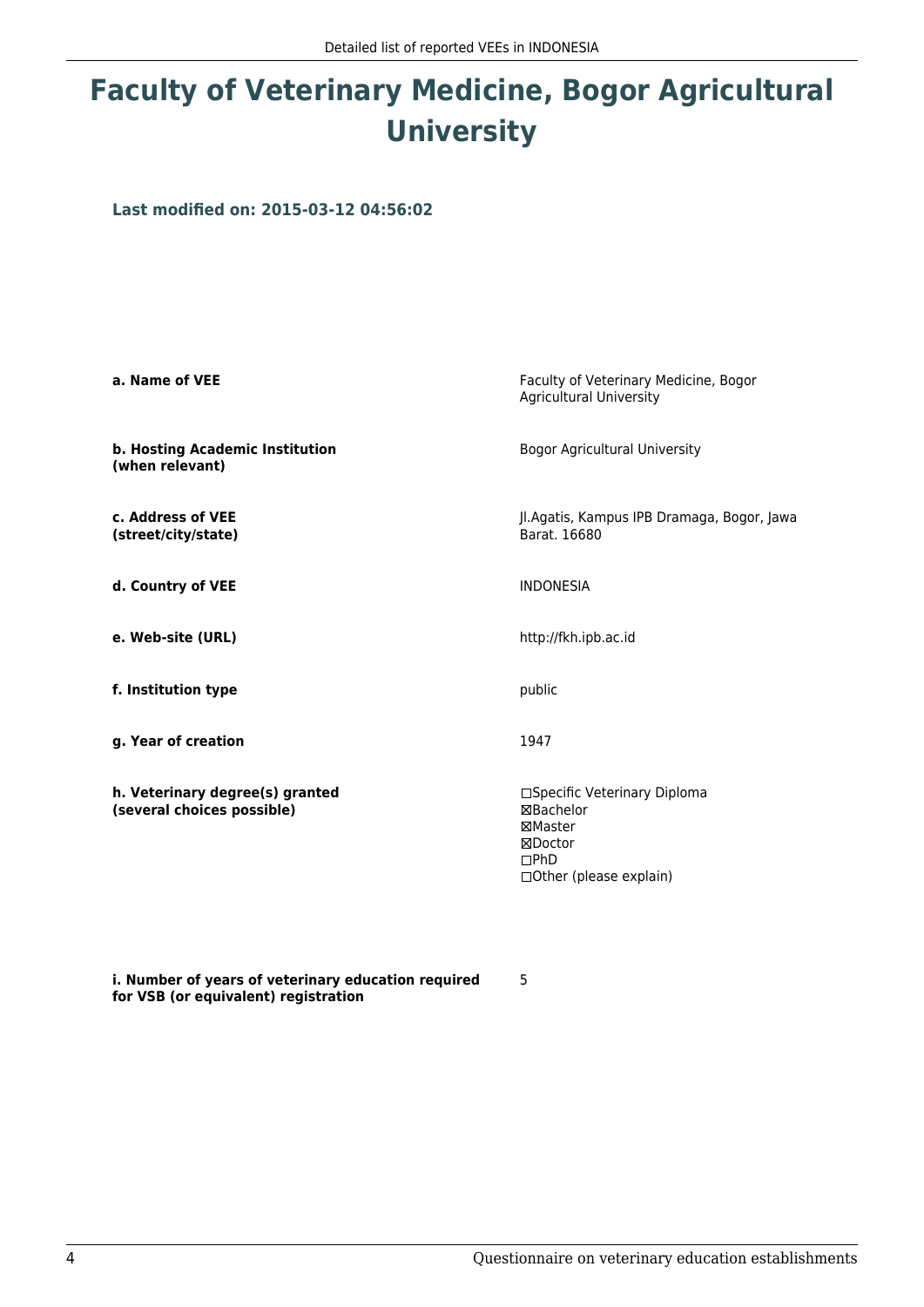| within the establishment |
|--------------------------|
|                          |

|                                                                                                   | 1st Year                                                                                                                                                              | 151-200 |
|---------------------------------------------------------------------------------------------------|-----------------------------------------------------------------------------------------------------------------------------------------------------------------------|---------|
|                                                                                                   | 2d Year                                                                                                                                                               | $+200$  |
|                                                                                                   | 3d Year                                                                                                                                                               | 151-200 |
|                                                                                                   | 4th Year                                                                                                                                                              | 151-200 |
|                                                                                                   | 5th Year                                                                                                                                                              | 101-150 |
|                                                                                                   | 6th Year                                                                                                                                                              |         |
|                                                                                                   | 7th Year                                                                                                                                                              |         |
| k. Average number of veterinary graduates per year<br>from the establishment                      | 101-150                                                                                                                                                               |         |
| I. Minimum education required for admission to the<br>establishment<br>(several choices possible) | ⊠High School University Entrance<br>Qualification<br>□Pre-Veterinary Science Diploma<br>□Pre-Veterinary Science Degree<br>□Other specific VEE entrance qualifications |         |
| m. Is there a selection procedure at<br>(several choices possible)                                | <b>⊠National level</b><br>$\Box$ State level<br>□Establishment level                                                                                                  |         |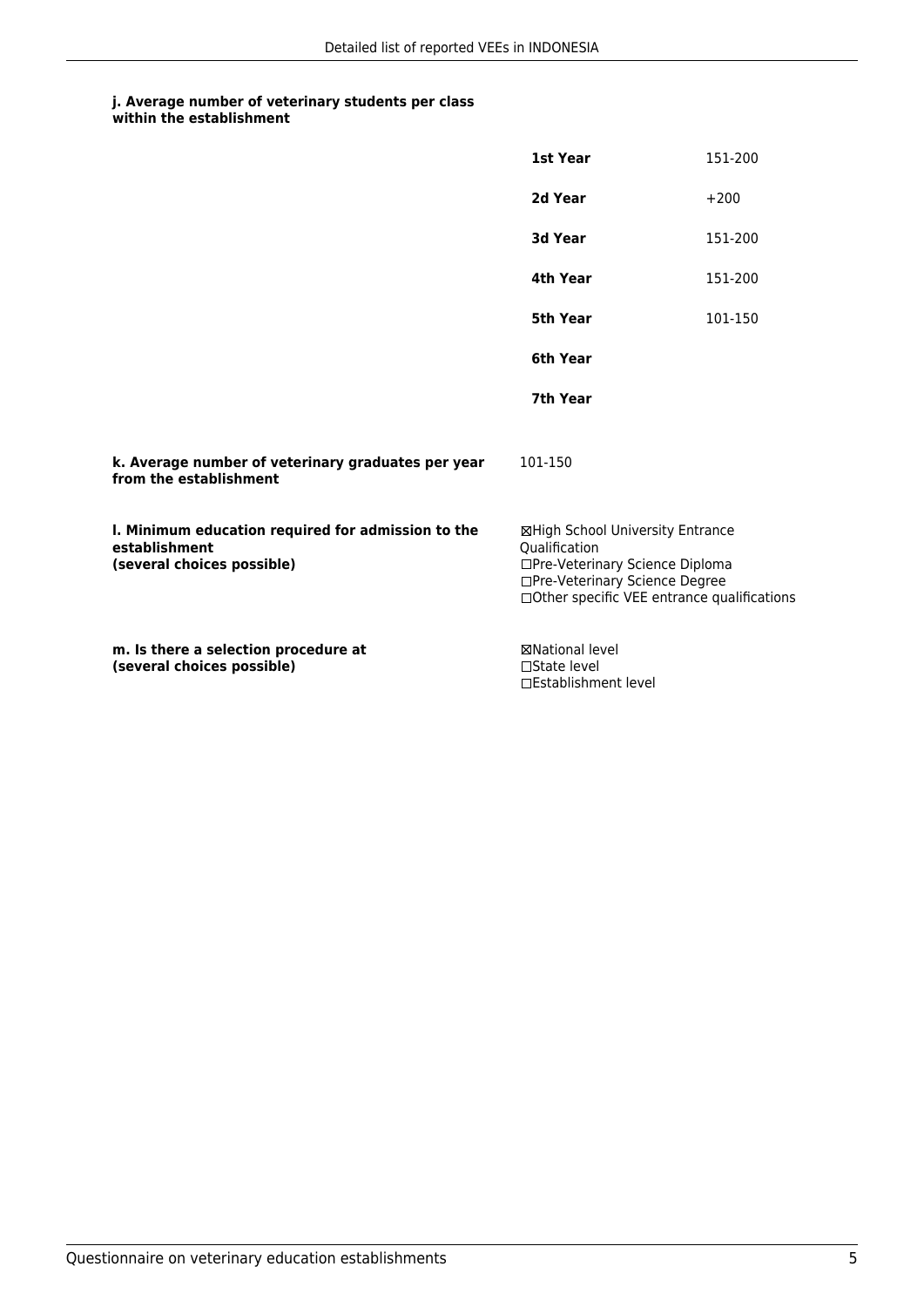### **n. National accreditation/certification/approval** Yes

|                                                                             | <b>Accrediting agency:</b>                       |                                                                                                                                      |
|-----------------------------------------------------------------------------|--------------------------------------------------|--------------------------------------------------------------------------------------------------------------------------------------|
|                                                                             | <b>Name of the Agency</b>                        | Badan<br>Akreditasi<br>Nasional<br>Perguruan<br>Tinggi (BAN-<br>PT). National<br>Accreditation<br>Agency for<br>Higher<br>Education. |
|                                                                             | <b>Address of the</b><br><b>Agency</b>           | Jl. RS<br>Fatmawati,<br>Cipete, Jakarta<br>Selatan.<br>12410                                                                         |
|                                                                             | <b>Country of the</b><br><b>Agency</b>           | Indonesia                                                                                                                            |
|                                                                             | Date granted (yyyy-<br>mm-dd)                    | 2011-08-24                                                                                                                           |
|                                                                             | <b>Period of validity</b><br>(years)             | 5                                                                                                                                    |
| o. Regional accreditation/certification/approval                            | No                                               |                                                                                                                                      |
| p. Any form of other international<br>accreditation/certification/approval? | Yes                                              |                                                                                                                                      |
| If yes, please provide a brief description.                                 | SNI ISO 9001: 2008. Quality Management<br>System |                                                                                                                                      |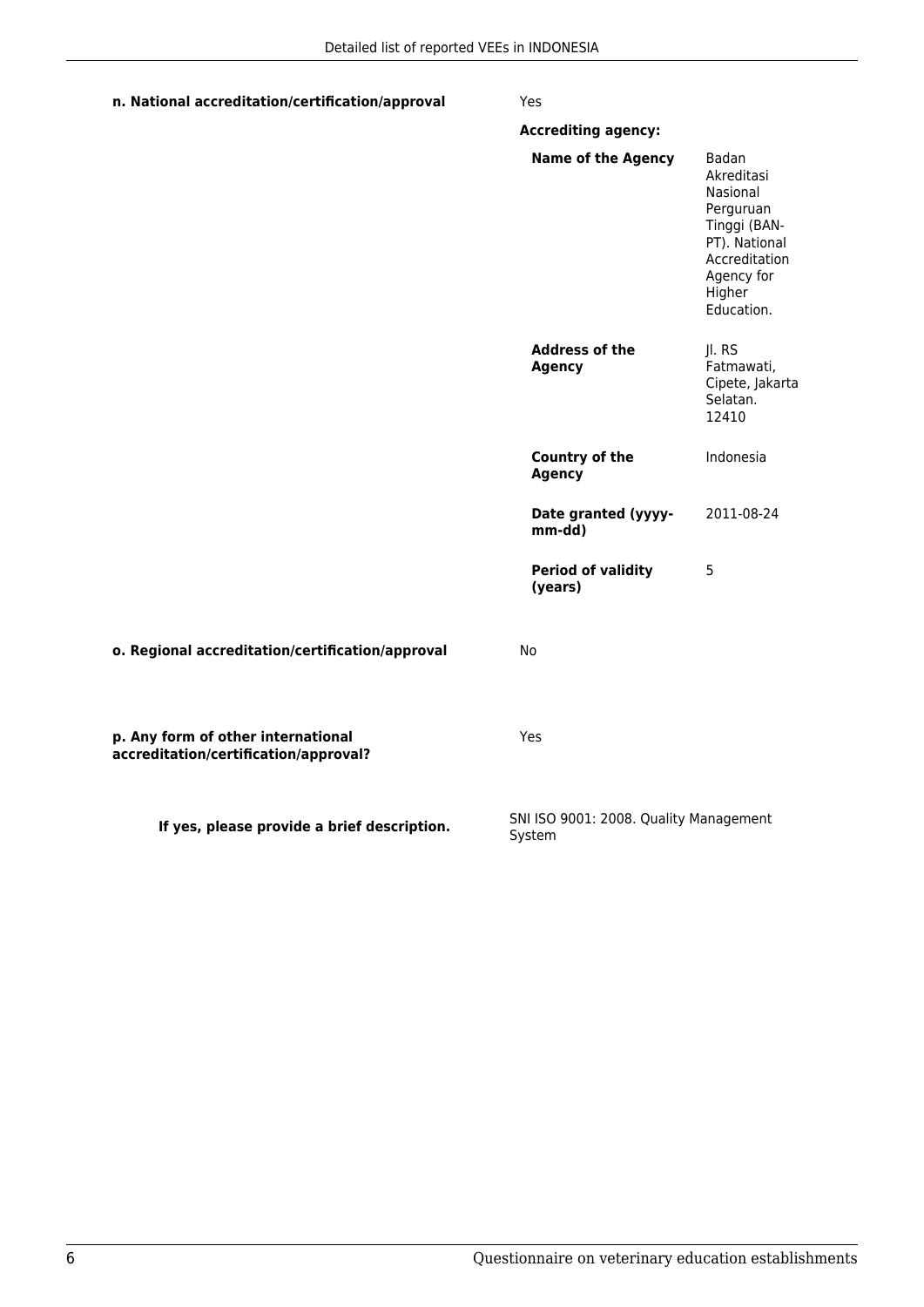## **Faculty of Veterinary Medicine, Brawijaya University**

### **Last modified on: 2015-03-13 02:55:25**

| a. Name of VEE                                                | Faculty of Veterinary Medicine, Brawijaya<br>University                                                            |
|---------------------------------------------------------------|--------------------------------------------------------------------------------------------------------------------|
| b. Hosting Academic Institution<br>(when relevant)            | Brawijaya University                                                                                               |
| c. Address of VEE<br>(street/city/state)                      | Jl. MT Haryono 169, Malang, East Java                                                                              |
| d. Country of VEE                                             | <b>INDONESIA</b>                                                                                                   |
| e. Web-site (URL)                                             | http://pkh.ub.ac.id/en                                                                                             |
| f. Institution type                                           | public                                                                                                             |
| g. Year of creation                                           | 2008                                                                                                               |
| h. Veterinary degree(s) granted<br>(several choices possible) | □Specific Veterinary Diploma<br>⊠Bachelor<br>$\Box$ Master<br>$\square$ Doctor<br>DPhD<br>□ Other (please explain) |

**i. Number of years of veterinary education required for VSB (or equivalent) registration**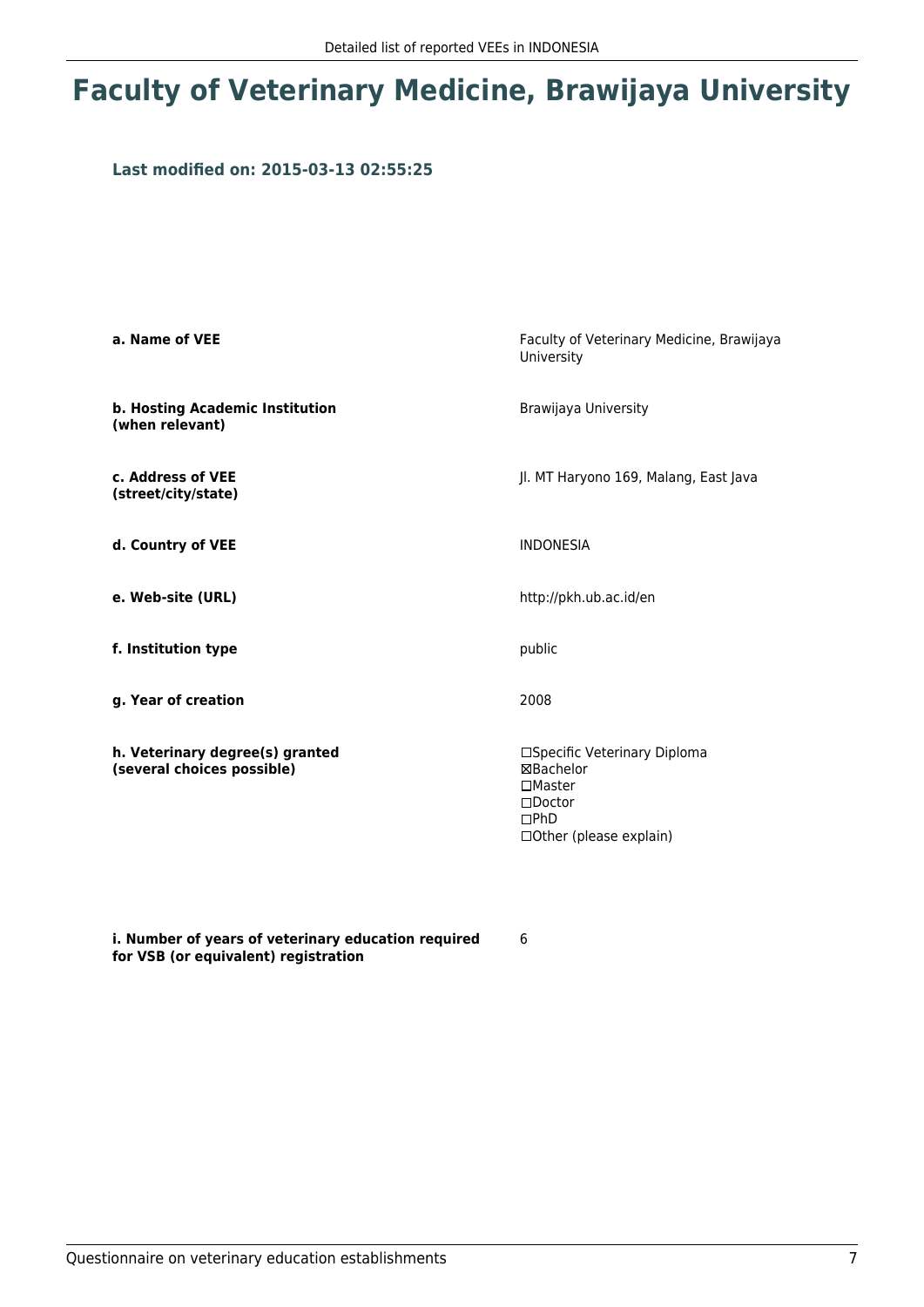|                                                                                                   | 1st Year                                                                                                                                                              | $0 - 50$                                                                                                                             |
|---------------------------------------------------------------------------------------------------|-----------------------------------------------------------------------------------------------------------------------------------------------------------------------|--------------------------------------------------------------------------------------------------------------------------------------|
|                                                                                                   | 2d Year                                                                                                                                                               | $0 - 50$                                                                                                                             |
|                                                                                                   | 3d Year                                                                                                                                                               | 51-100                                                                                                                               |
|                                                                                                   | 4th Year                                                                                                                                                              | 51-100                                                                                                                               |
|                                                                                                   | 5th Year                                                                                                                                                              | 51-100                                                                                                                               |
|                                                                                                   | 6th Year                                                                                                                                                              | $0 - 50$                                                                                                                             |
|                                                                                                   | 7th Year                                                                                                                                                              |                                                                                                                                      |
| k. Average number of veterinary graduates per year<br>from the establishment                      | 51-100                                                                                                                                                                |                                                                                                                                      |
| I. Minimum education required for admission to the<br>establishment<br>(several choices possible) | ⊠High School University Entrance<br>Qualification<br>□Pre-Veterinary Science Diploma<br>□Pre-Veterinary Science Degree<br>□Other specific VEE entrance qualifications |                                                                                                                                      |
| m. Is there a selection procedure at<br>(several choices possible)                                | ⊠National level<br>$\square$ State level<br>□Establishment level                                                                                                      |                                                                                                                                      |
| n. National accreditation/certification/approval                                                  | <b>Yes</b>                                                                                                                                                            |                                                                                                                                      |
|                                                                                                   | <b>Accrediting agency:</b>                                                                                                                                            |                                                                                                                                      |
|                                                                                                   | <b>Name of the Agency</b>                                                                                                                                             | Badan<br>Akreditasi<br>Nasional<br>Perguruan<br>Tinggi (BAN-<br>PT). National<br>Accreditation<br>Agency for<br>Higher<br>Education. |
|                                                                                                   | <b>Address of the</b><br><b>Agency</b>                                                                                                                                | Jl. RS<br>Fatmawati<br>Cipete, Jakarta<br>Selatan.                                                                                   |
|                                                                                                   | Country of the<br><b>Agency</b>                                                                                                                                       | Indonesia                                                                                                                            |
|                                                                                                   | Date granted (yyyy-<br>mm-dd)                                                                                                                                         | 2011-11-04                                                                                                                           |
|                                                                                                   | <b>Period of validity</b><br>(years)                                                                                                                                  | 5                                                                                                                                    |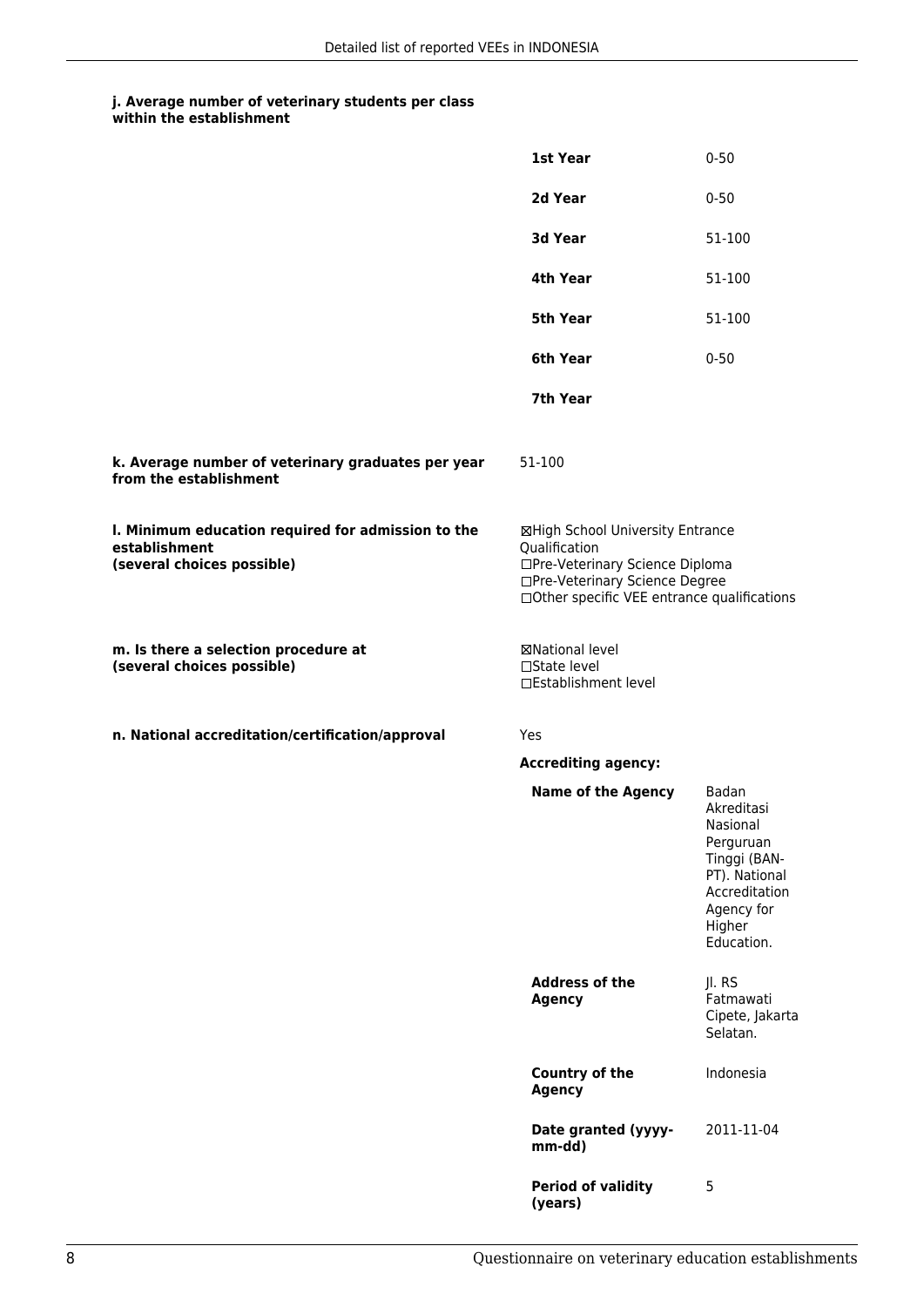**o. Regional accreditation/certification/approval** No

**p. Any form of other international accreditation/certification/approval?** No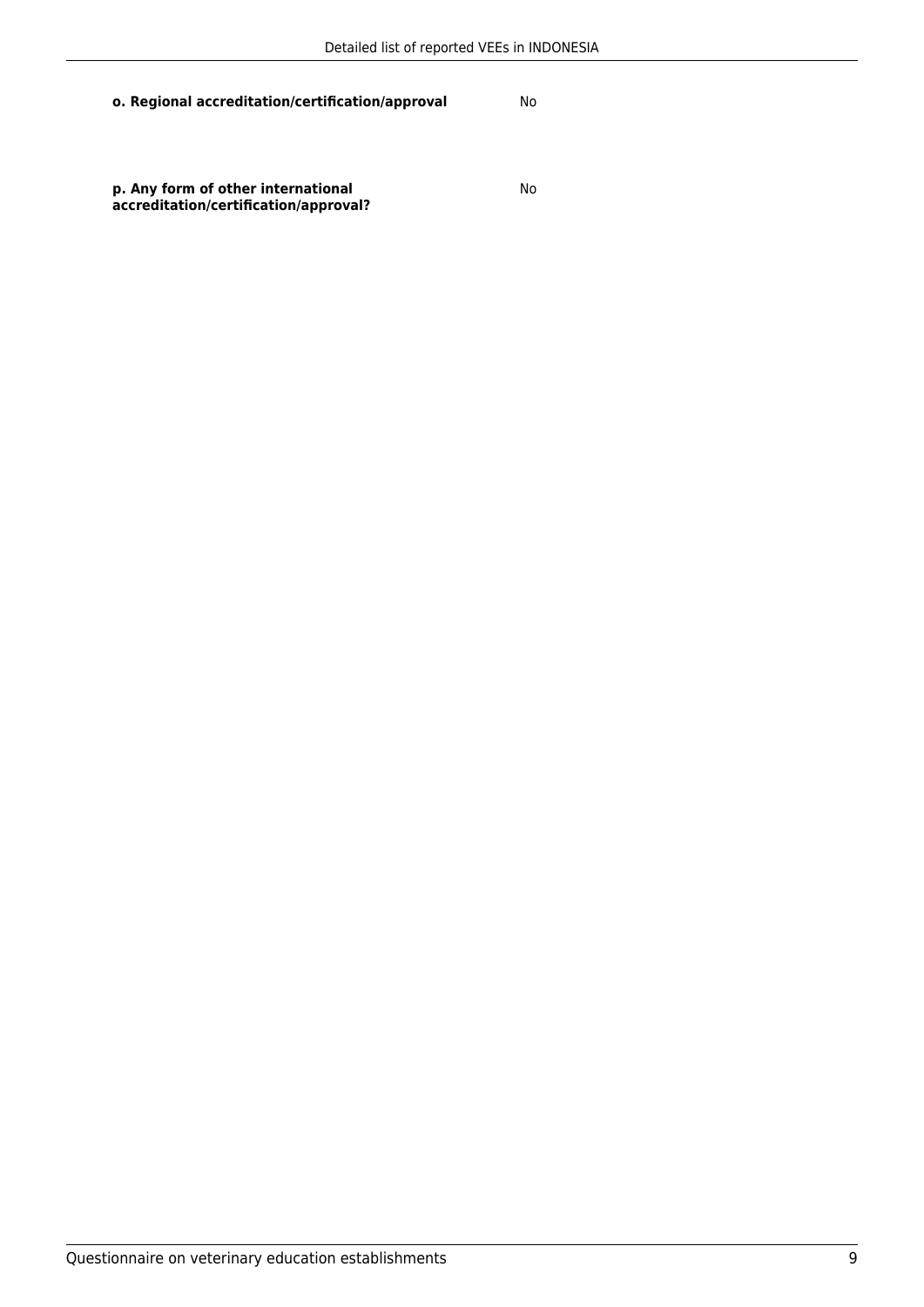# **Faculty of Veterinary Medicine, Gadjah Mada University**

**Last modified on: 2015-03-17 09:35:15**

| a. Name of VEE                                                | Faculty of Veterinary Medicine, Gadjah Mada<br>University                                                 |
|---------------------------------------------------------------|-----------------------------------------------------------------------------------------------------------|
| b. Hosting Academic Institution<br>(when relevant)            | Gadjah Mada University                                                                                    |
| c. Address of VEE<br>(street/city/state)                      | Jln. Fauna 2 Karangmalang, Sleman,<br>Yogyakarta. 55281                                                   |
| d. Country of VEE                                             | <b>INDONESIA</b>                                                                                          |
| e. Web-site (URL)                                             | http://fkh.ugm.ac.id                                                                                      |
| f. Institution type                                           | public                                                                                                    |
| g. Year of creation                                           | 1946                                                                                                      |
| h. Veterinary degree(s) granted<br>(several choices possible) | □Specific Veterinary Diploma<br>⊠Bachelor<br>⊠Master<br>⊠Doctor<br>$\Box$ PhD<br>□ Other (please explain) |

**i. Number of years of veterinary education required for VSB (or equivalent) registration**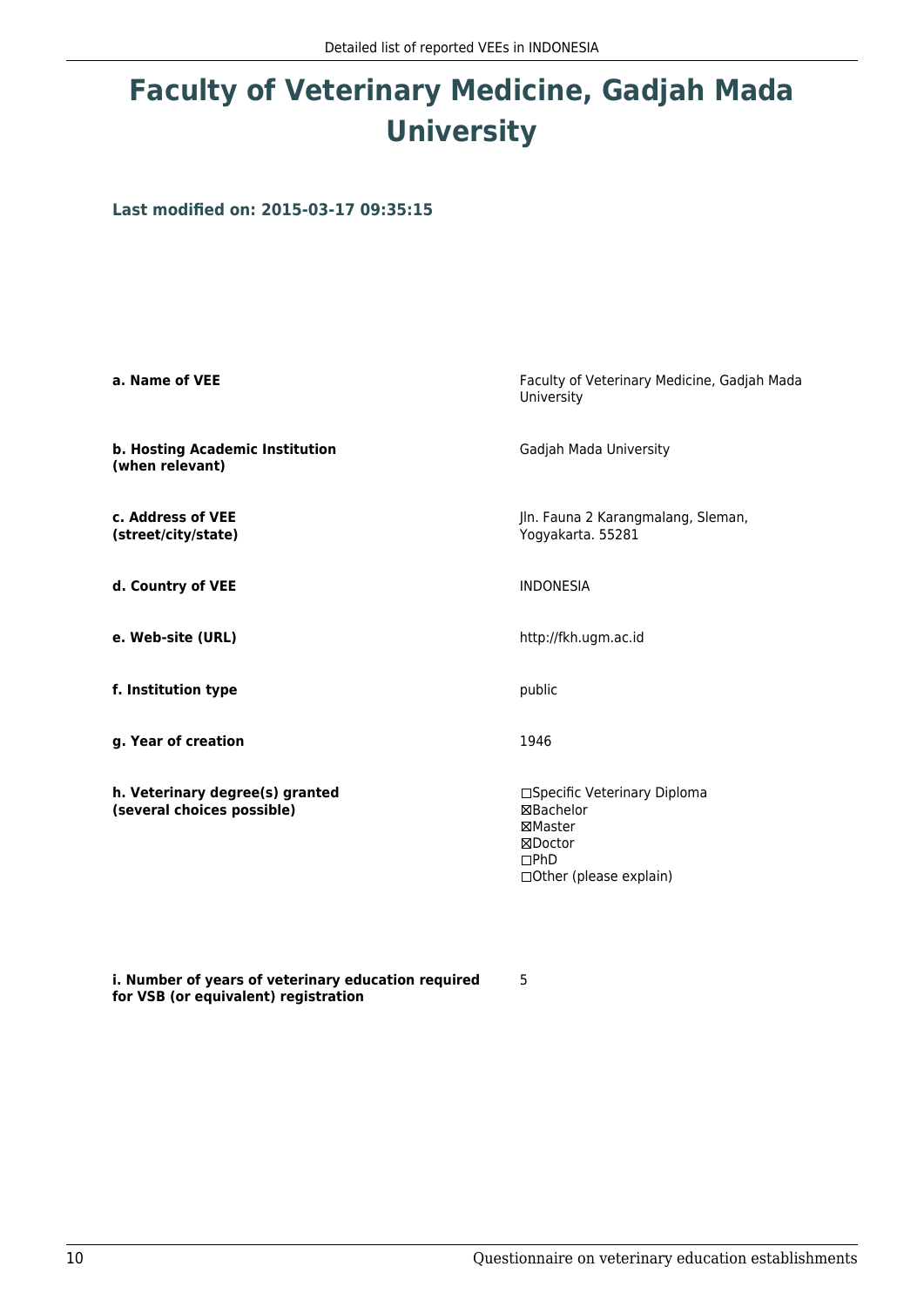|                                                                                                   | 1st Year                                                                                                                                                              | $+200$                                                                                                                   |
|---------------------------------------------------------------------------------------------------|-----------------------------------------------------------------------------------------------------------------------------------------------------------------------|--------------------------------------------------------------------------------------------------------------------------|
|                                                                                                   | 2d Year                                                                                                                                                               | 151-200                                                                                                                  |
|                                                                                                   | 3d Year                                                                                                                                                               | $+200$                                                                                                                   |
|                                                                                                   | 4th Year                                                                                                                                                              | $+200$                                                                                                                   |
|                                                                                                   | 5th Year                                                                                                                                                              | 151-200                                                                                                                  |
|                                                                                                   | 6th Year                                                                                                                                                              |                                                                                                                          |
|                                                                                                   | 7th Year                                                                                                                                                              |                                                                                                                          |
| k. Average number of veterinary graduates per year<br>from the establishment                      | 151-200                                                                                                                                                               |                                                                                                                          |
| I. Minimum education required for admission to the<br>establishment<br>(several choices possible) | ⊠High School University Entrance<br>Qualification<br>□Pre-Veterinary Science Diploma<br>□Pre-Veterinary Science Degree<br>□Other specific VEE entrance qualifications |                                                                                                                          |
| m. Is there a selection procedure at<br>(several choices possible)                                | <b>⊠National level</b><br>□State level<br>□Establishment level                                                                                                        |                                                                                                                          |
| n. National accreditation/certification/approval                                                  | Yes                                                                                                                                                                   |                                                                                                                          |
|                                                                                                   | <b>Accrediting agency:</b>                                                                                                                                            |                                                                                                                          |
|                                                                                                   | <b>Name of the Agency</b>                                                                                                                                             | Badan<br>Akreditasi<br>Perguruan<br>Tinggi (BAN-<br>PT). National<br>Accreditation<br>Agency for<br>Higher<br>Education. |
|                                                                                                   | <b>Address of the</b><br><b>Agency</b>                                                                                                                                | Jl. RS<br>Fatmawati<br>Cipete, Jakarta<br>Selatan.<br>12410                                                              |
|                                                                                                   | Country of the<br><b>Agency</b>                                                                                                                                       | Indonesia                                                                                                                |
|                                                                                                   | Date granted (yyyy-<br>mm-dd)                                                                                                                                         | 2011-01-21                                                                                                               |
|                                                                                                   | <b>Period of validity</b><br>(years)                                                                                                                                  | 5                                                                                                                        |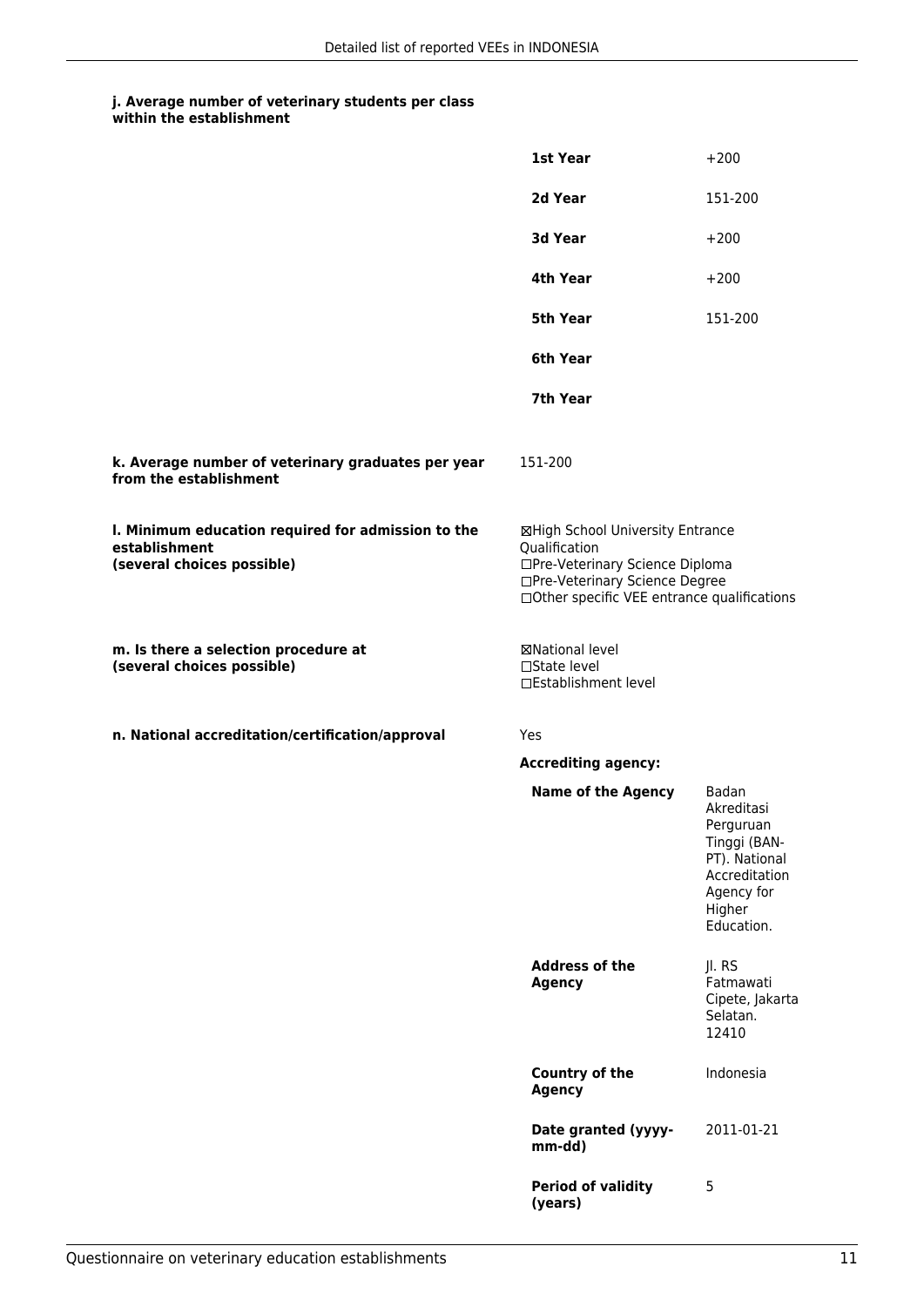| o. Regional accreditation/certification/approval                            | No                                       |
|-----------------------------------------------------------------------------|------------------------------------------|
| p. Any form of other international<br>accreditation/certification/approval? | Yes                                      |
| If yes, please provide a brief description.                                 | <b>ASEAN University Networking (AUN)</b> |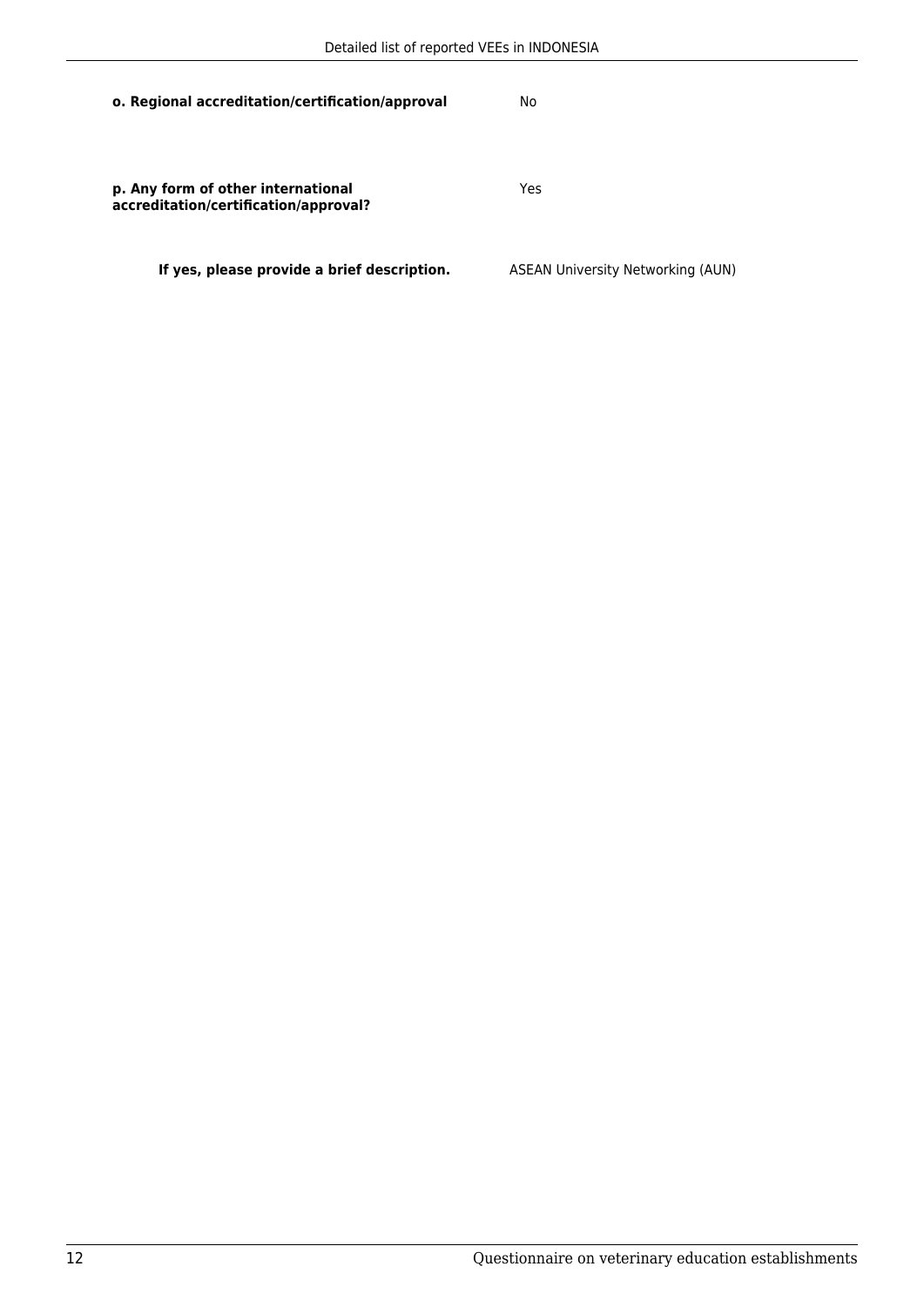# **Faculty of Veterinary Medicine, Nusa Cendana University**

**Last modified on: 2015-03-12 02:58:52**

| a. Name of VEE                                                | Faculty of Veterinary Medicine, Nusa Cendana<br>University                                                                       |  |
|---------------------------------------------------------------|----------------------------------------------------------------------------------------------------------------------------------|--|
| b. Hosting Academic Institution<br>(when relevant)            | Nusa Cendana University                                                                                                          |  |
| c. Address of VEE<br>(street/city/state)                      | Jl. Adi Sucipto, Penfui, Kupang, Nusa<br>Tenggara Timur                                                                          |  |
| d. Country of VEE                                             | <b>INDONESIA</b>                                                                                                                 |  |
| e. Web-site (URL)                                             | http://www.kedokteranhewan.undana.ac.id                                                                                          |  |
| f. Institution type                                           | public                                                                                                                           |  |
| g. Year of creation                                           | 2010                                                                                                                             |  |
| h. Veterinary degree(s) granted<br>(several choices possible) | □Specific Veterinary Diploma<br>⊠Bachelor<br>$\square$ Master<br>$\square$ Doctor<br>$\Box$ PhD<br>$\Box$ Other (please explain) |  |

5

**i. Number of years of veterinary education required for VSB (or equivalent) registration**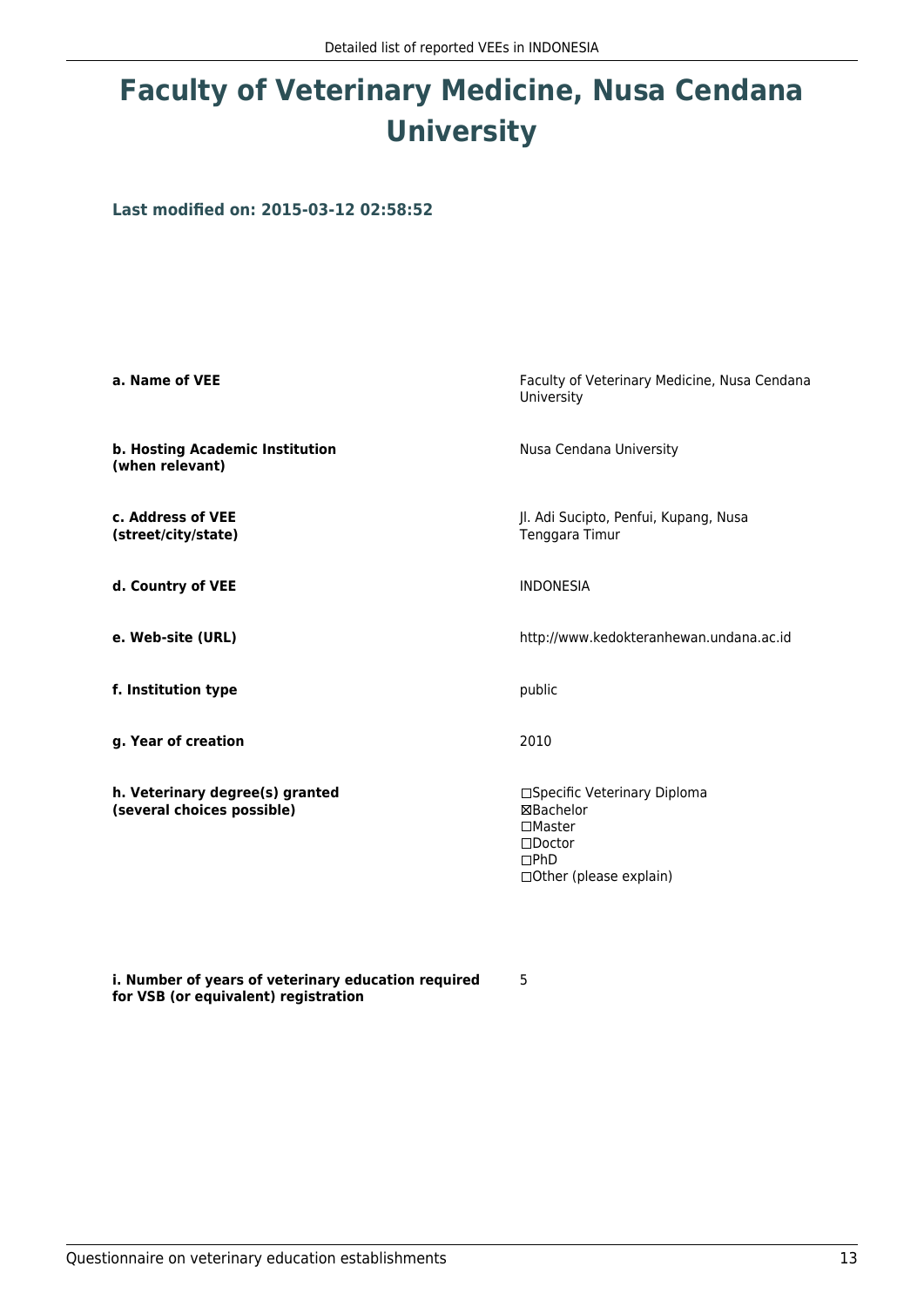**within the establishment**

|                                                                                                   | 1st Year                                                                                                                                                              | $0 - 50$ |
|---------------------------------------------------------------------------------------------------|-----------------------------------------------------------------------------------------------------------------------------------------------------------------------|----------|
|                                                                                                   | 2d Year                                                                                                                                                               | $0 - 50$ |
|                                                                                                   | 3d Year                                                                                                                                                               | $0 - 50$ |
|                                                                                                   | 4th Year                                                                                                                                                              | $0 - 50$ |
|                                                                                                   | 5th Year                                                                                                                                                              | 51-100   |
|                                                                                                   | 6th Year                                                                                                                                                              |          |
|                                                                                                   | 7th Year                                                                                                                                                              |          |
| k. Average number of veterinary graduates per year<br>from the establishment                      | $0 - 50$                                                                                                                                                              |          |
| I. Minimum education required for admission to the<br>establishment<br>(several choices possible) | ⊠High School University Entrance<br>Qualification<br>□Pre-Veterinary Science Diploma<br>□Pre-Veterinary Science Degree<br>□Other specific VEE entrance qualifications |          |
| m. Is there a selection procedure at<br>(several choices possible)                                | <b>⊠National level</b><br>$\Box$ State level<br>□Establishment level                                                                                                  |          |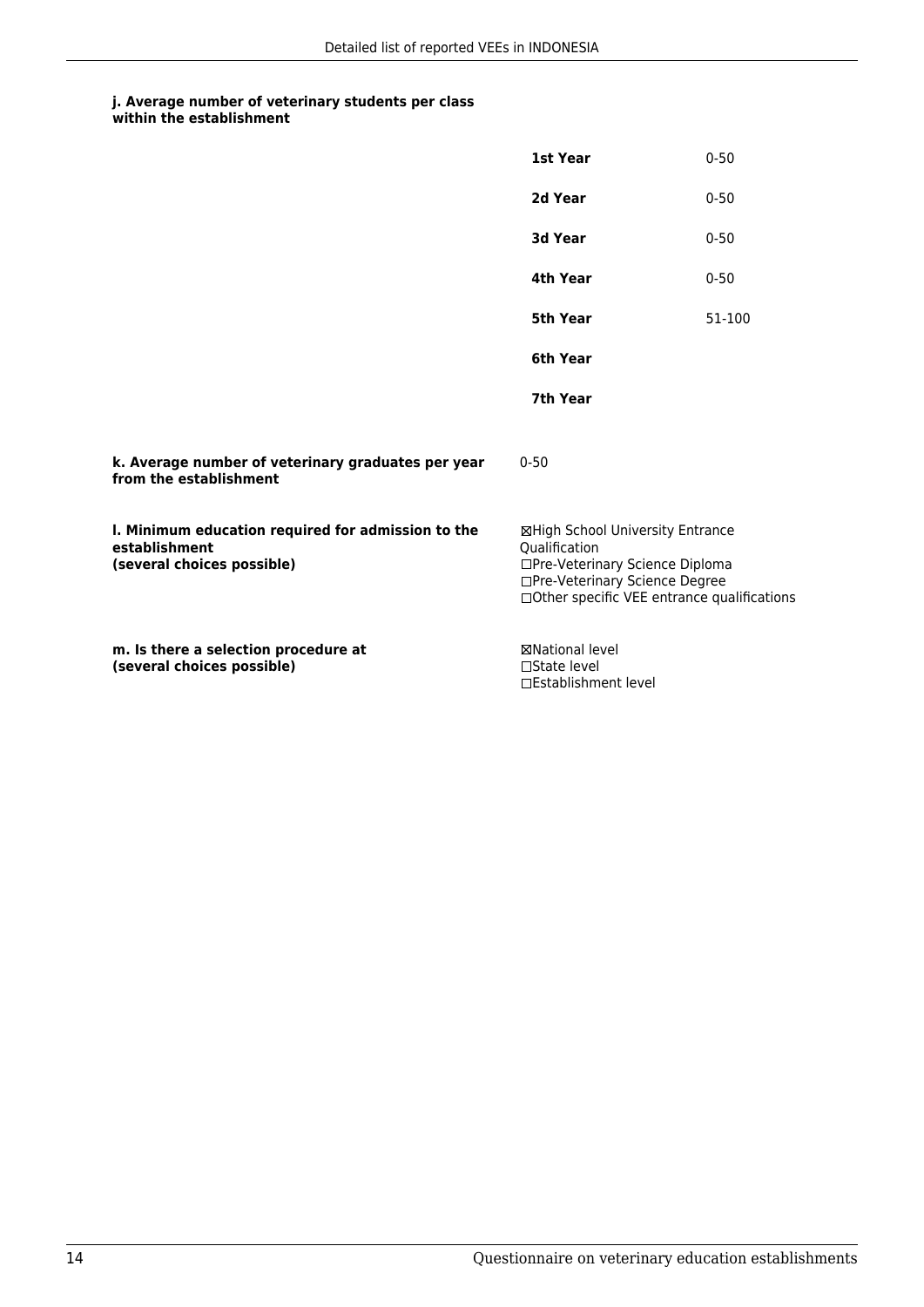### **n. National accreditation/certification/approval** Yes

|                                                                             | <b>Accrediting agency:</b>             |                                                                                                                                      |
|-----------------------------------------------------------------------------|----------------------------------------|--------------------------------------------------------------------------------------------------------------------------------------|
|                                                                             | <b>Name of the Agency</b>              | Badan<br>Akreditasi<br>Nasional<br>Perguruan<br>Tinggi (BAN-<br>PT). National<br>Accreditation<br>Agency for<br>Higher<br>Education. |
|                                                                             | <b>Address of the</b><br><b>Agency</b> | Jl. RS<br>Fatmawati,<br>Cipete, Jakarta<br>Selatan.<br>12410                                                                         |
|                                                                             | Country of the<br><b>Agency</b>        | Indonesia                                                                                                                            |
|                                                                             | Date granted (yyyy-<br>mm-dd)          | 2014-05-14                                                                                                                           |
|                                                                             | <b>Period of validity</b><br>(years)   | 5                                                                                                                                    |
| o. Regional accreditation/certification/approval                            | No                                     |                                                                                                                                      |
| p. Any form of other international<br>accreditation/certification/approval? | No                                     |                                                                                                                                      |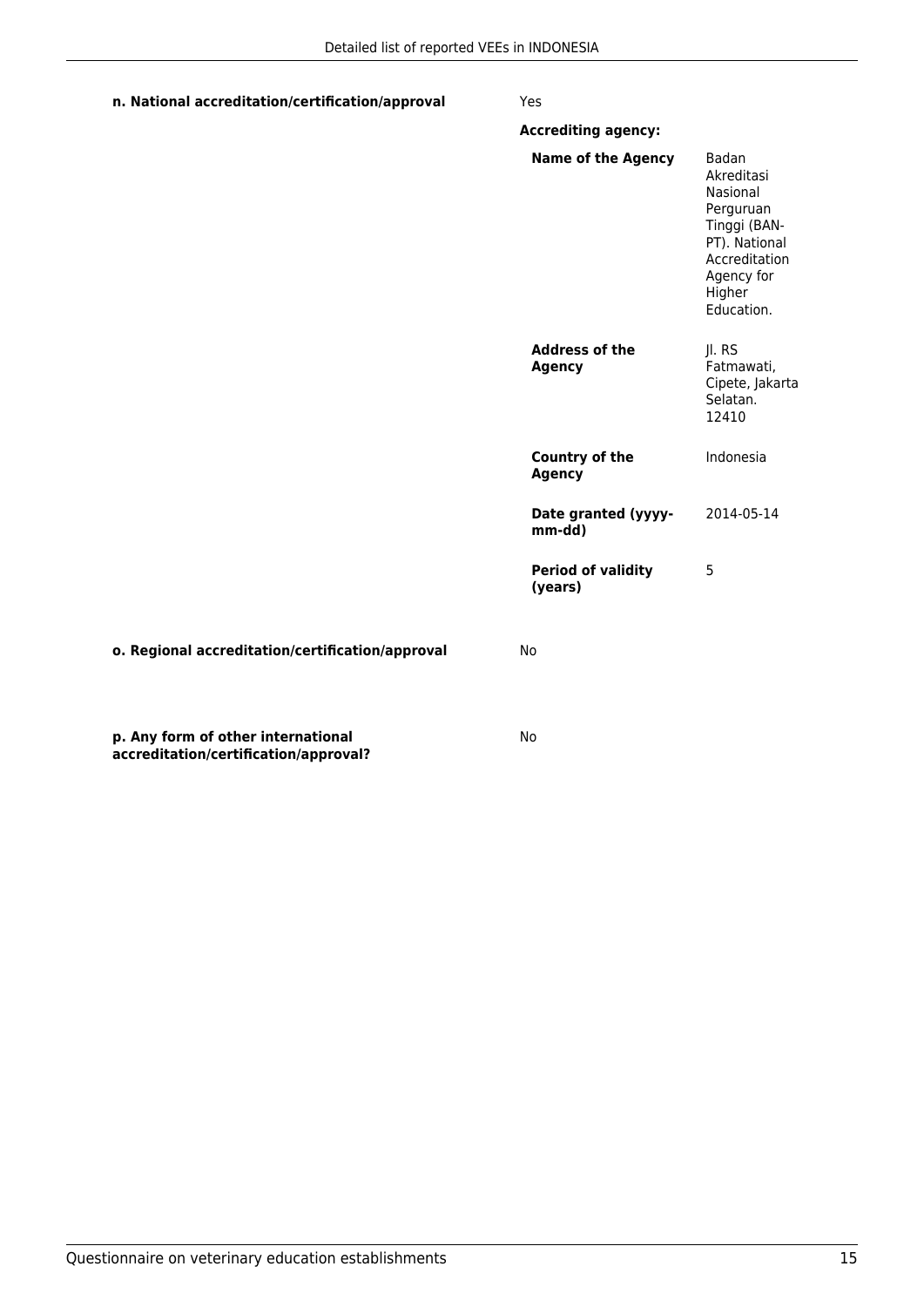# **Faculty of Veterinary Medicine, Nusa Tenggara Barat University**

**Last modified on: 2015-03-13 01:48:11**

| a. Name of VEE                                                | Faculty of Veterinary Medicine, Nusa<br>Tenggara Barat University                                                                    |  |
|---------------------------------------------------------------|--------------------------------------------------------------------------------------------------------------------------------------|--|
| b. Hosting Academic Institution<br>(when relevant)            | Nusa Tenggara Barat University                                                                                                       |  |
| c. Address of VEE<br>(street/city/state)                      | Jl. Tawak Tawak Karang Sukun, Mataram,<br>Nusa Tenggara Barat                                                                        |  |
| d. Country of VEE                                             | <b>INDONESIA</b>                                                                                                                     |  |
| e. Web-site (URL)                                             | http://www.untb.ac.id                                                                                                                |  |
| f. Institution type                                           | private                                                                                                                              |  |
| g. Year of creation                                           | 2001                                                                                                                                 |  |
| h. Veterinary degree(s) granted<br>(several choices possible) | □Specific Veterinary Diploma<br><b>⊠Bachelor</b><br>$\Box$ Master<br>$\square$ Doctor<br>$\Box$ PhD<br>$\Box$ Other (please explain) |  |

**i. Number of years of veterinary education required for VSB (or equivalent) registration**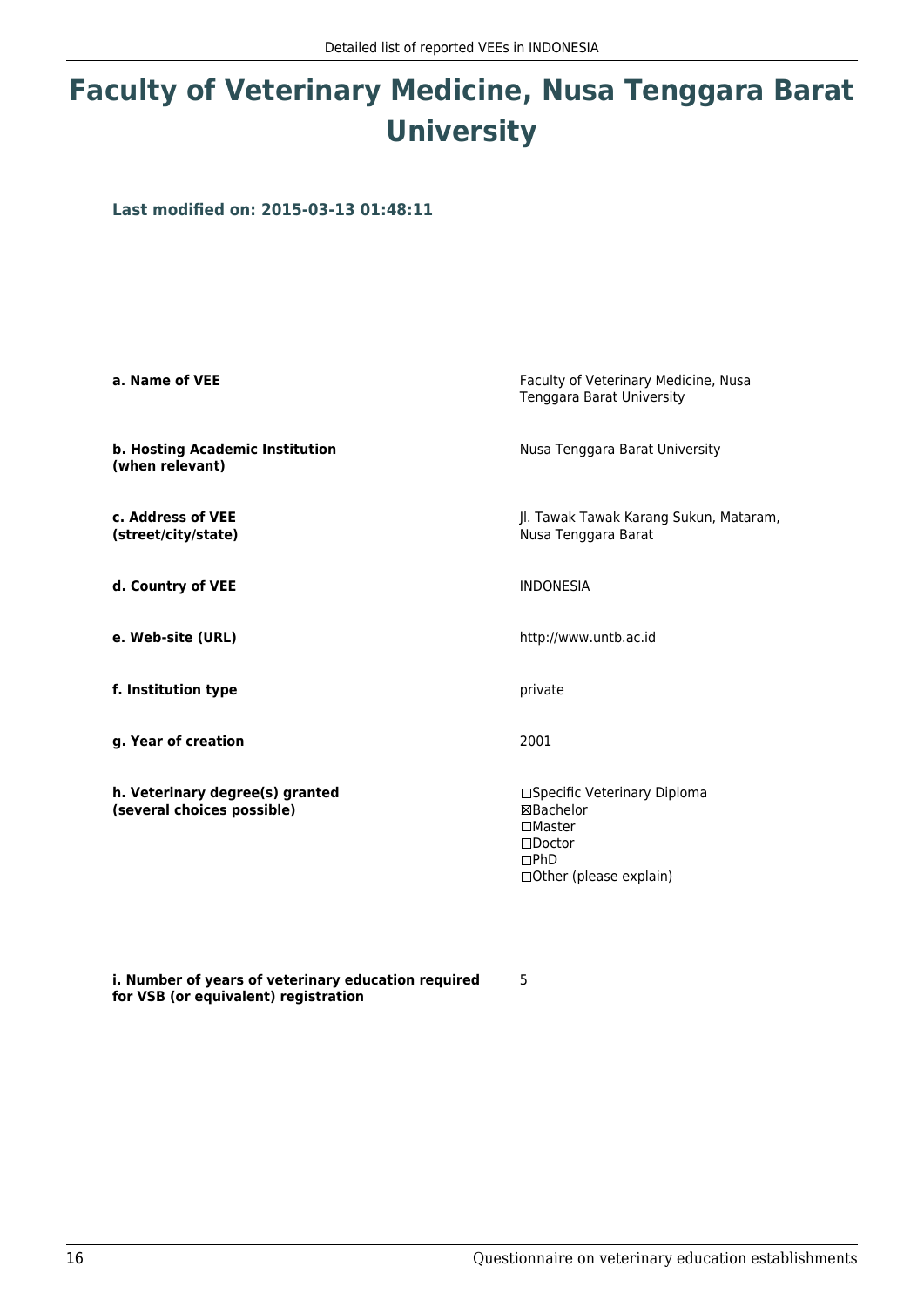**within the establishment**

|                                                                                                   | 1st Year                                                                                                                                                              | 51-100   |
|---------------------------------------------------------------------------------------------------|-----------------------------------------------------------------------------------------------------------------------------------------------------------------------|----------|
|                                                                                                   | 2d Year                                                                                                                                                               | $0 - 50$ |
|                                                                                                   | 3d Year                                                                                                                                                               | $0 - 50$ |
|                                                                                                   | <b>4th Year</b>                                                                                                                                                       | $0 - 50$ |
|                                                                                                   | 5th Year                                                                                                                                                              | $0 - 50$ |
|                                                                                                   | 6th Year                                                                                                                                                              |          |
|                                                                                                   | 7th Year                                                                                                                                                              |          |
| k. Average number of veterinary graduates per year<br>from the establishment                      | $0 - 50$                                                                                                                                                              |          |
| I. Minimum education required for admission to the<br>establishment<br>(several choices possible) | ⊠High School University Entrance<br>Oualification<br>□Pre-Veterinary Science Diploma<br>□Pre-Veterinary Science Degree<br>□Other specific VEE entrance qualifications |          |
| m. Is there a selection procedure at<br>(several choices possible)                                | □National level<br>⊠State level<br><b>⊠Establishment level</b>                                                                                                        |          |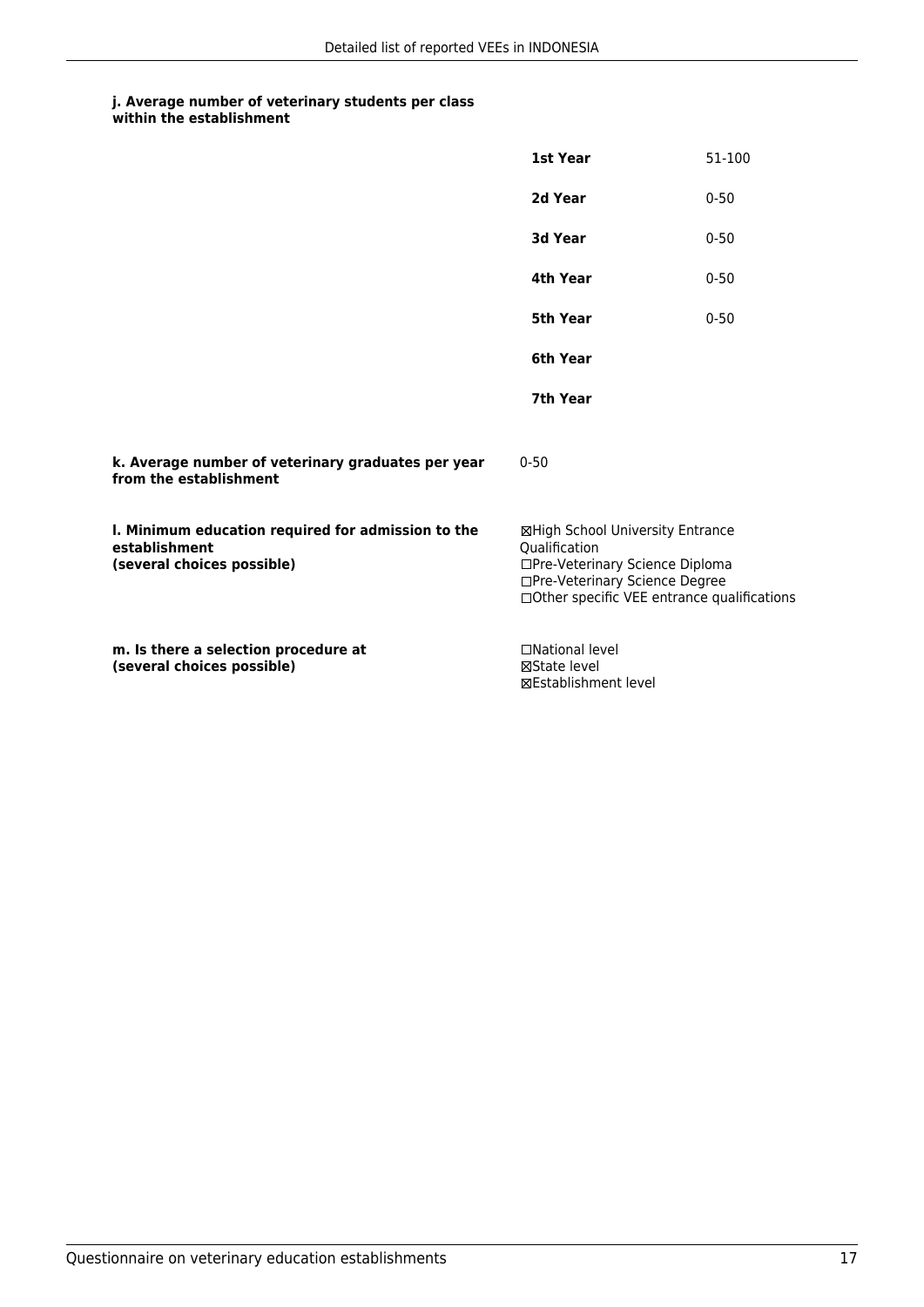### **n. National accreditation/certification/approval** Yes

**accreditation/certification/approval?**

|                                                  | <b>Accrediting agency:</b>             |                                                                                                                                      |
|--------------------------------------------------|----------------------------------------|--------------------------------------------------------------------------------------------------------------------------------------|
|                                                  | <b>Name of the Agency</b>              | Badan<br>Akreditasi<br>Nasional<br>Perguruan<br>Tinggi (BAN-<br>PT). National<br>Accreditation<br>Agency for<br>Higher<br>Education. |
|                                                  | <b>Address of the</b><br><b>Agency</b> | Jl. RS<br>Fatmawati<br>Cipete, Jakarta<br>Selatan.<br>12410                                                                          |
|                                                  | <b>Country of the</b><br><b>Agency</b> | Indonesia                                                                                                                            |
|                                                  | Date granted (yyyy-<br>mm-dd)          | 2014-07-19                                                                                                                           |
|                                                  | <b>Period of validity</b><br>(years)   | 5                                                                                                                                    |
| o. Regional accreditation/certification/approval | No                                     |                                                                                                                                      |
| p. Any form of other international               | No                                     |                                                                                                                                      |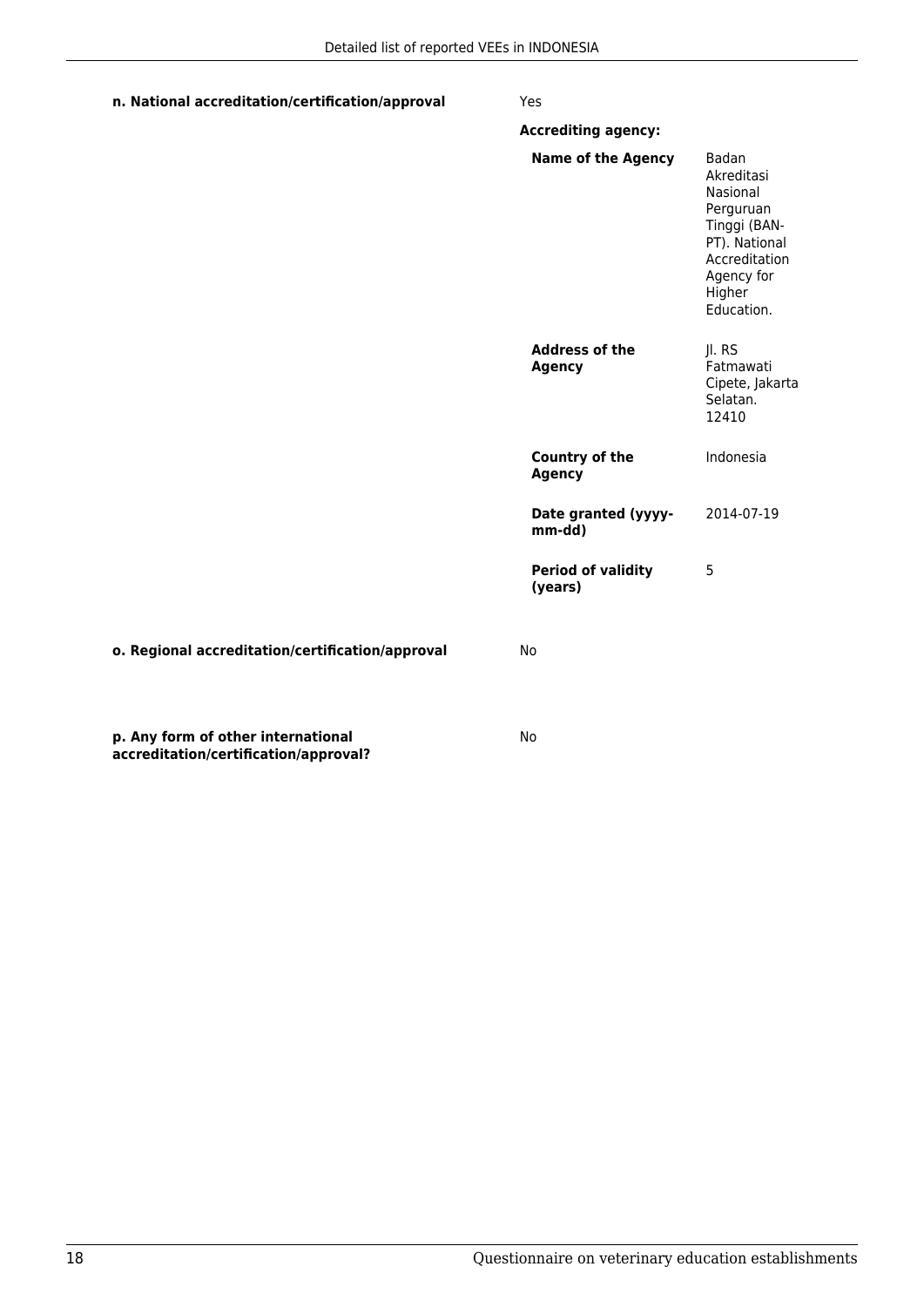# **Faculty of Veterinary Medicine, Syiah Kuala University**

**Last modified on: 2015-03-23 02:57:15**

| a. Name of VEE                                                | Faculty of Veterinary Medicine, Syiah Kuala<br>University                                                    |
|---------------------------------------------------------------|--------------------------------------------------------------------------------------------------------------|
| b. Hosting Academic Institution<br>(when relevant)            | Syiah Kuala University                                                                                       |
| c. Address of VEE<br>(street/city/state)                      | Darussalam, Banda Aceh, Aceh                                                                                 |
| d. Country of VEE                                             | <b>INDONESIA</b>                                                                                             |
| e. Web-site (URL)                                             | http://www.fkh.unsyiah.ac.id/                                                                                |
| f. Institution type                                           | public                                                                                                       |
| g. Year of creation                                           | 1962                                                                                                         |
| h. Veterinary degree(s) granted<br>(several choices possible) | □Specific Veterinary Diploma<br>⊠Bachelor<br>⊠Master<br>$\square$ Doctor<br>DPhD<br>□ Other (please explain) |

**i. Number of years of veterinary education required for VSB (or equivalent) registration**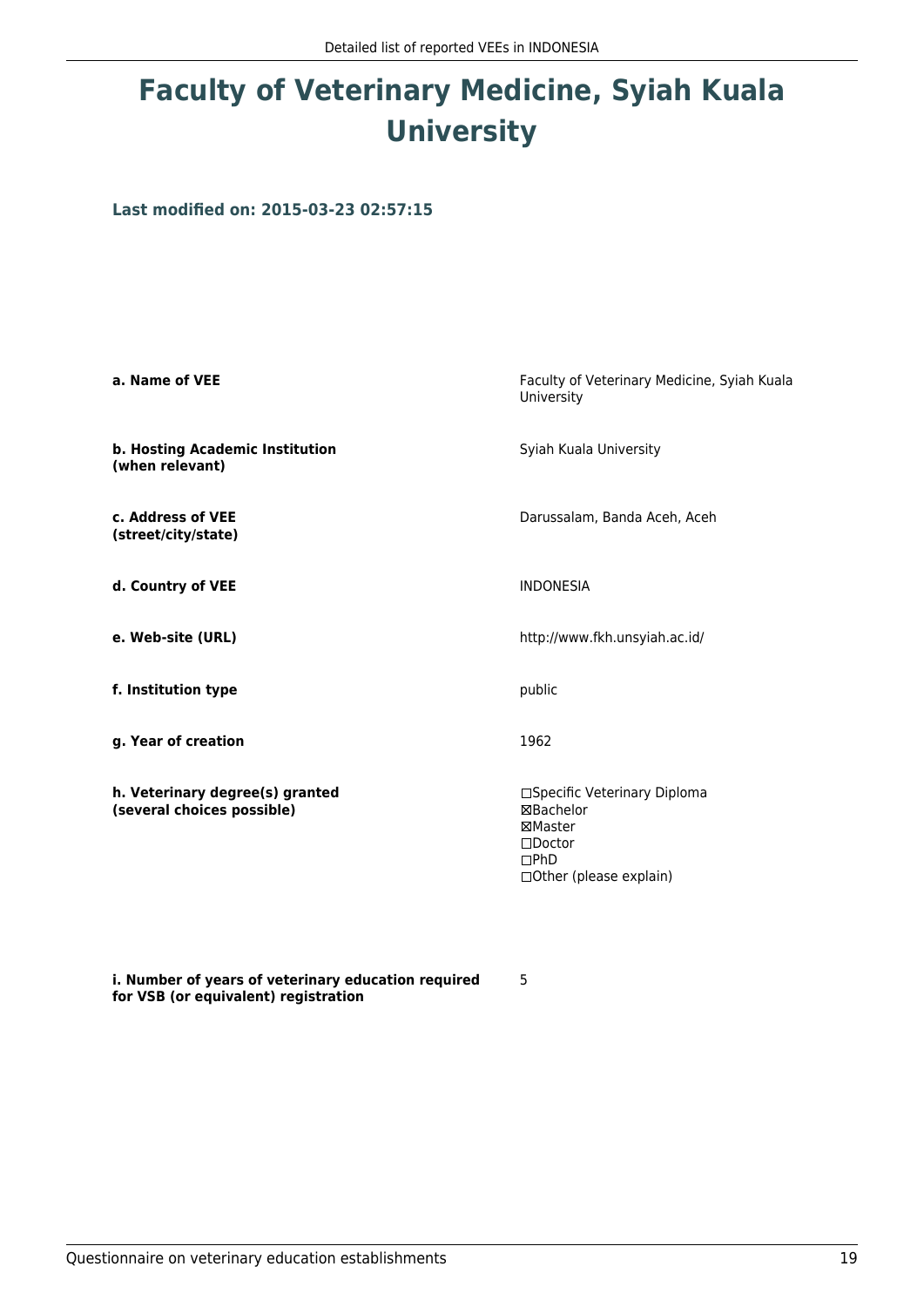|                                                                                                   | <b>1st Year</b>                                                                                                                                                       | 151-200                                                                                                                              |
|---------------------------------------------------------------------------------------------------|-----------------------------------------------------------------------------------------------------------------------------------------------------------------------|--------------------------------------------------------------------------------------------------------------------------------------|
|                                                                                                   | 2d Year                                                                                                                                                               | 101-150                                                                                                                              |
|                                                                                                   | 3d Year                                                                                                                                                               | 101-150                                                                                                                              |
|                                                                                                   | 4th Year                                                                                                                                                              | 101-150                                                                                                                              |
|                                                                                                   | 5th Year                                                                                                                                                              | 51-100                                                                                                                               |
|                                                                                                   | 6th Year                                                                                                                                                              |                                                                                                                                      |
|                                                                                                   | 7th Year                                                                                                                                                              |                                                                                                                                      |
| k. Average number of veterinary graduates per year<br>from the establishment                      | $0 - 50$                                                                                                                                                              |                                                                                                                                      |
| I. Minimum education required for admission to the<br>establishment<br>(several choices possible) | ⊠High School University Entrance<br>Qualification<br>□Pre-Veterinary Science Diploma<br>□Pre-Veterinary Science Degree<br>□Other specific VEE entrance qualifications |                                                                                                                                      |
| m. Is there a selection procedure at<br>(several choices possible)                                | ⊠National level<br>□State level<br>□Establishment level                                                                                                               |                                                                                                                                      |
| n. National accreditation/certification/approval                                                  | Yes                                                                                                                                                                   |                                                                                                                                      |
|                                                                                                   | <b>Accrediting agency:</b>                                                                                                                                            |                                                                                                                                      |
|                                                                                                   | <b>Name of the Agency</b>                                                                                                                                             | Badan<br>Akreditasi<br>Nasional<br>Perguruan<br>Tinggi (BAN-<br>PT). National<br>Accreditation<br>Agency for<br>Higher<br>Education. |
|                                                                                                   | <b>Address of the</b><br><b>Agency</b>                                                                                                                                | Jl. RS<br>Fatmawati<br>Cipete, Jakarta<br>Selatan 12410                                                                              |
|                                                                                                   | <b>Country of the</b><br><b>Agency</b>                                                                                                                                | Indonesia                                                                                                                            |
|                                                                                                   | Date granted (yyyy-<br>mm-dd)                                                                                                                                         | 2011-01-14                                                                                                                           |
|                                                                                                   | <b>Period of validity</b><br>(years)                                                                                                                                  | 5                                                                                                                                    |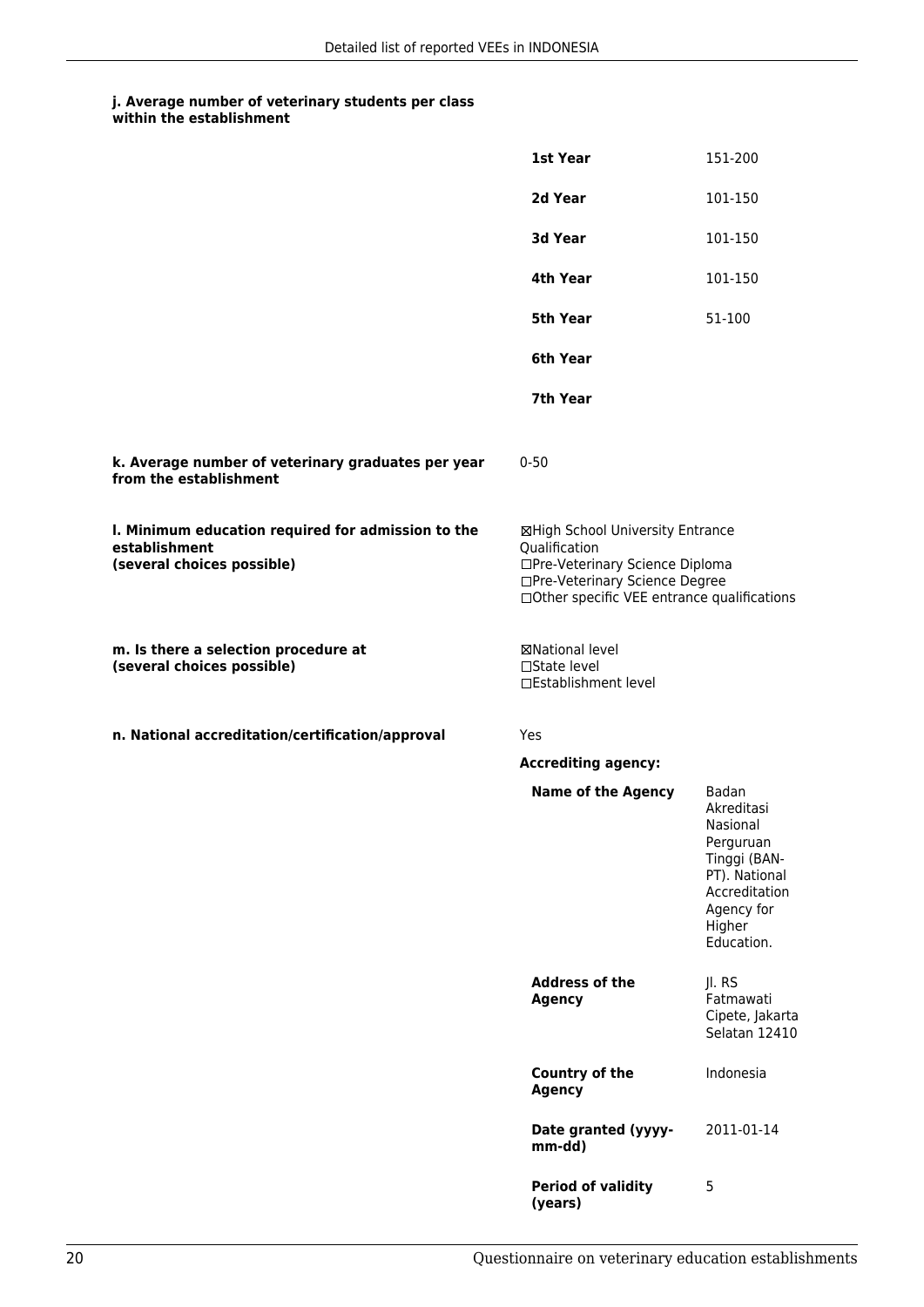**o. Regional accreditation/certification/approval** No

**p. Any form of other international accreditation/certification/approval?** No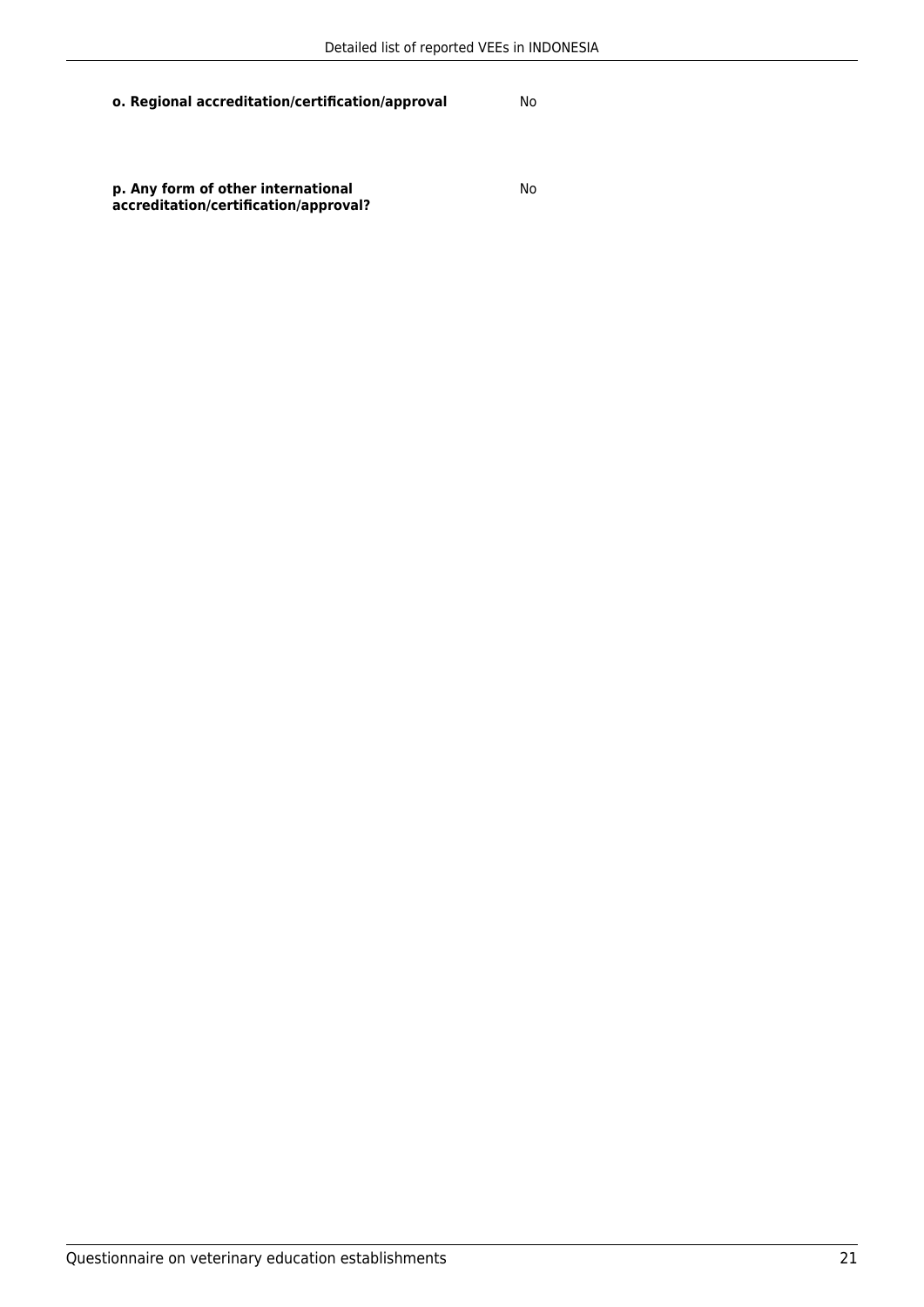## **Faculty of Veterinary Medicine, Udayana University**

### **Last modified on: 2015-03-17 08:06:48**

| a. Name of VEE                                                | Faculty of Veterinary Medicine, Udayana<br>University                                                          |
|---------------------------------------------------------------|----------------------------------------------------------------------------------------------------------------|
| b. Hosting Academic Institution<br>(when relevant)            | Udayana University                                                                                             |
| c. Address of VEE<br>(street/city/state)                      | Jalan PB Sudirman, Denpasar, Bali                                                                              |
| d. Country of VEE                                             | <b>INDONESIA</b>                                                                                               |
| e. Web-site (URL)                                             | www.fkh.unud.ac.id                                                                                             |
| f. Institution type                                           | public                                                                                                         |
| g. Year of creation                                           | 1983                                                                                                           |
| h. Veterinary degree(s) granted<br>(several choices possible) | □Specific Veterinary Diploma<br>⊠Bachelor<br>⊠Master<br>⊠Doctor<br>$\Box$ PhD<br>$\Box$ Other (please explain) |

**i. Number of years of veterinary education required for VSB (or equivalent) registration**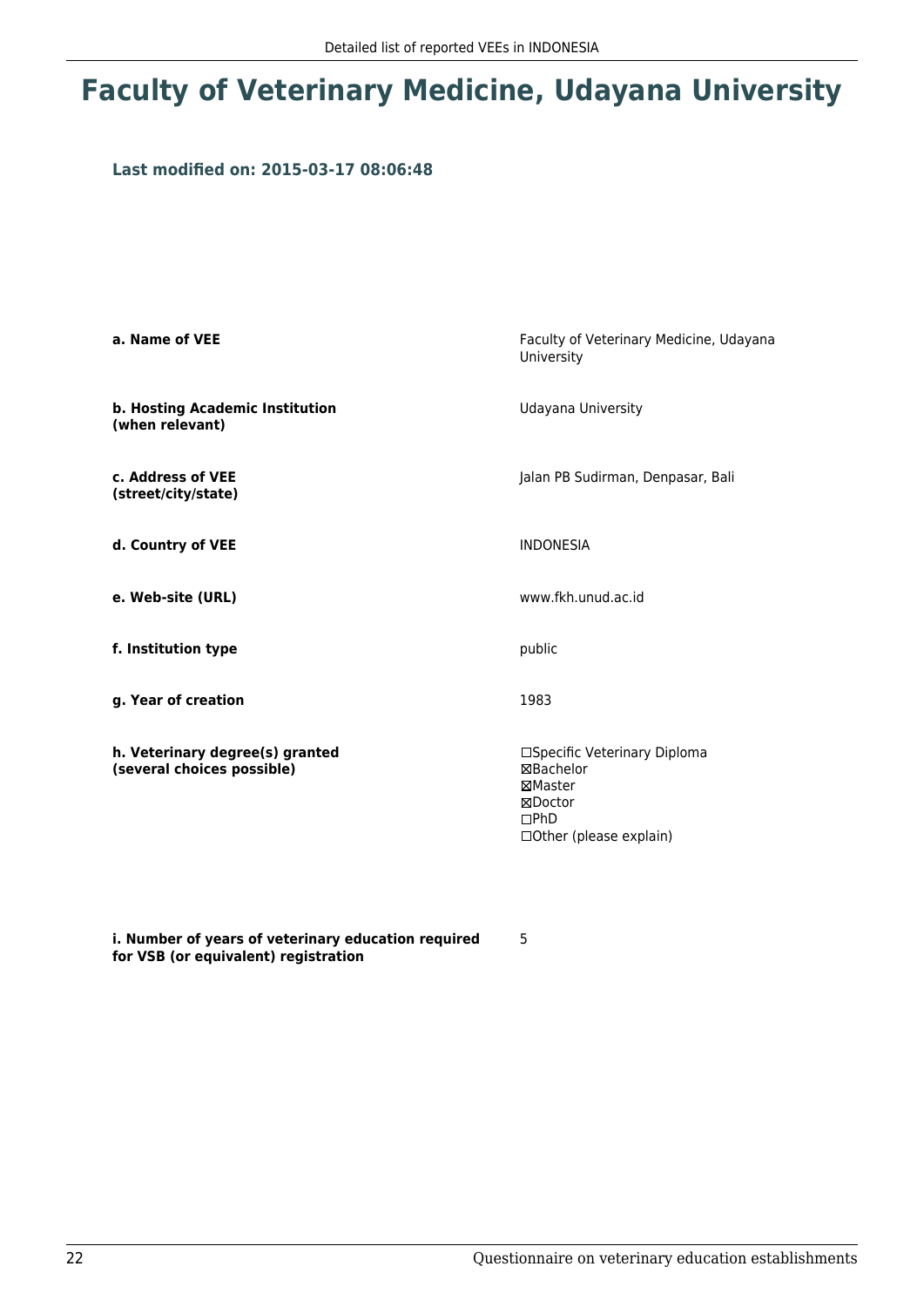|                                                                                                   | 1st Year                                                                                                                                                              | 101-150                                                                                                                  |
|---------------------------------------------------------------------------------------------------|-----------------------------------------------------------------------------------------------------------------------------------------------------------------------|--------------------------------------------------------------------------------------------------------------------------|
|                                                                                                   | 2d Year                                                                                                                                                               | 151-200                                                                                                                  |
|                                                                                                   | 3d Year                                                                                                                                                               | 101-150                                                                                                                  |
|                                                                                                   | 4th Year                                                                                                                                                              | 101-150                                                                                                                  |
|                                                                                                   | 5th Year                                                                                                                                                              | 101-150                                                                                                                  |
|                                                                                                   | 6th Year                                                                                                                                                              |                                                                                                                          |
|                                                                                                   | 7th Year                                                                                                                                                              |                                                                                                                          |
| k. Average number of veterinary graduates per year<br>from the establishment                      | 101-150                                                                                                                                                               |                                                                                                                          |
| I. Minimum education required for admission to the<br>establishment<br>(several choices possible) | ⊠High School University Entrance<br>Qualification<br>□Pre-Veterinary Science Diploma<br>□Pre-Veterinary Science Degree<br>□Other specific VEE entrance qualifications |                                                                                                                          |
| m. Is there a selection procedure at<br>(several choices possible)                                | ⊠National level<br>□State level<br>□Establishment level                                                                                                               |                                                                                                                          |
| n. National accreditation/certification/approval                                                  | Yes                                                                                                                                                                   |                                                                                                                          |
|                                                                                                   | <b>Accrediting agency:</b>                                                                                                                                            |                                                                                                                          |
|                                                                                                   | <b>Name of the Agency</b>                                                                                                                                             | Badan<br>Akreditasi<br>Perguruan<br>Tinggi (BAN-<br>PT). National<br>Accreditation<br>Agency for<br>Higher<br>Education. |
|                                                                                                   | <b>Address of the</b><br><b>Agency</b>                                                                                                                                | Jl. RS<br>Fatmawati<br>Cipete, Jakarta<br>Selatan,<br>Jakarta 12410                                                      |
|                                                                                                   | <b>Country of the</b><br><b>Agency</b>                                                                                                                                | Indonesia                                                                                                                |
|                                                                                                   | Date granted (yyyy-<br>mm-dd)                                                                                                                                         | 2015-01-24                                                                                                               |
|                                                                                                   | <b>Period of validity</b><br>(years)                                                                                                                                  | 5                                                                                                                        |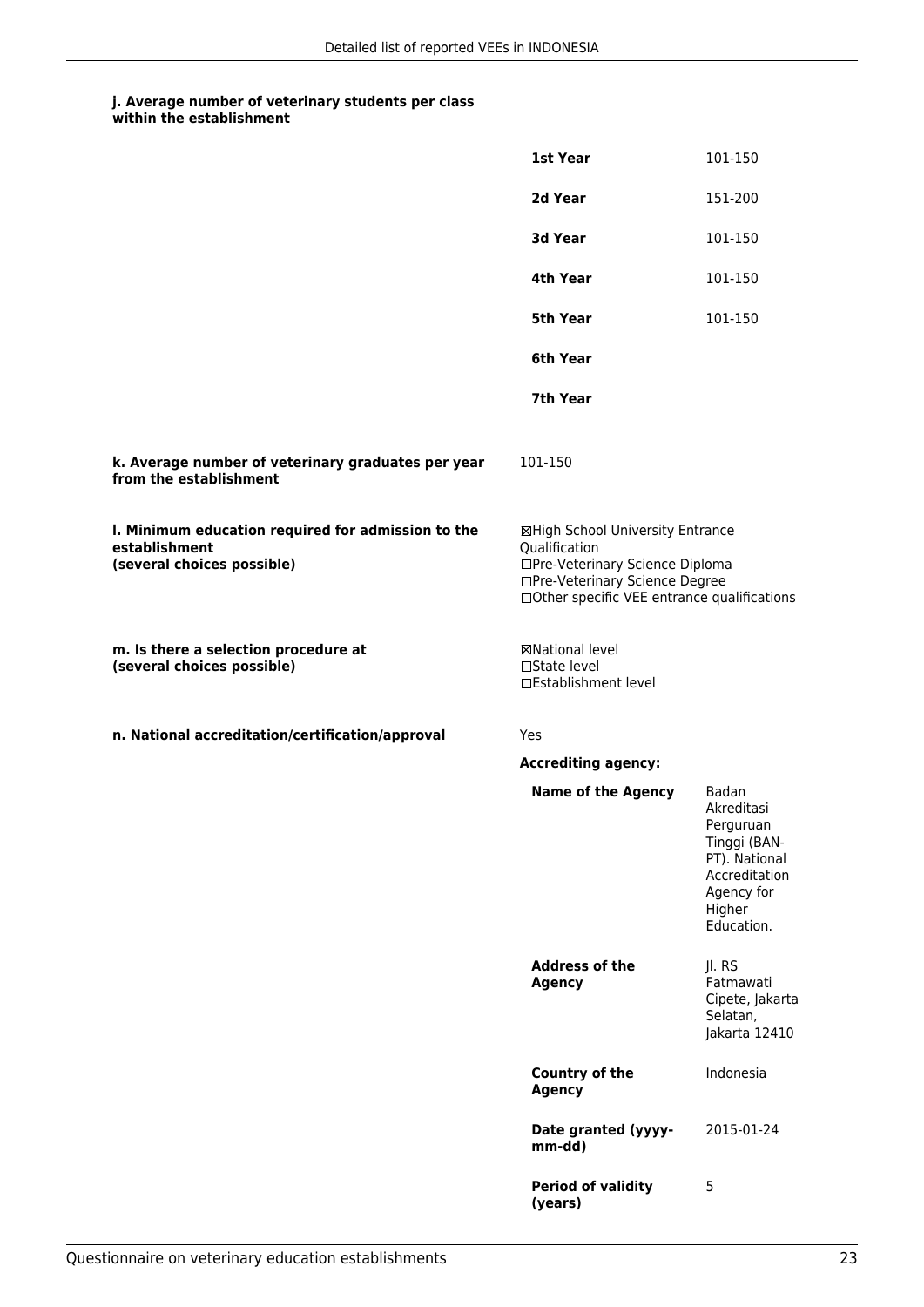**o. Regional accreditation/certification/approval** No

**p. Any form of other international accreditation/certification/approval?** No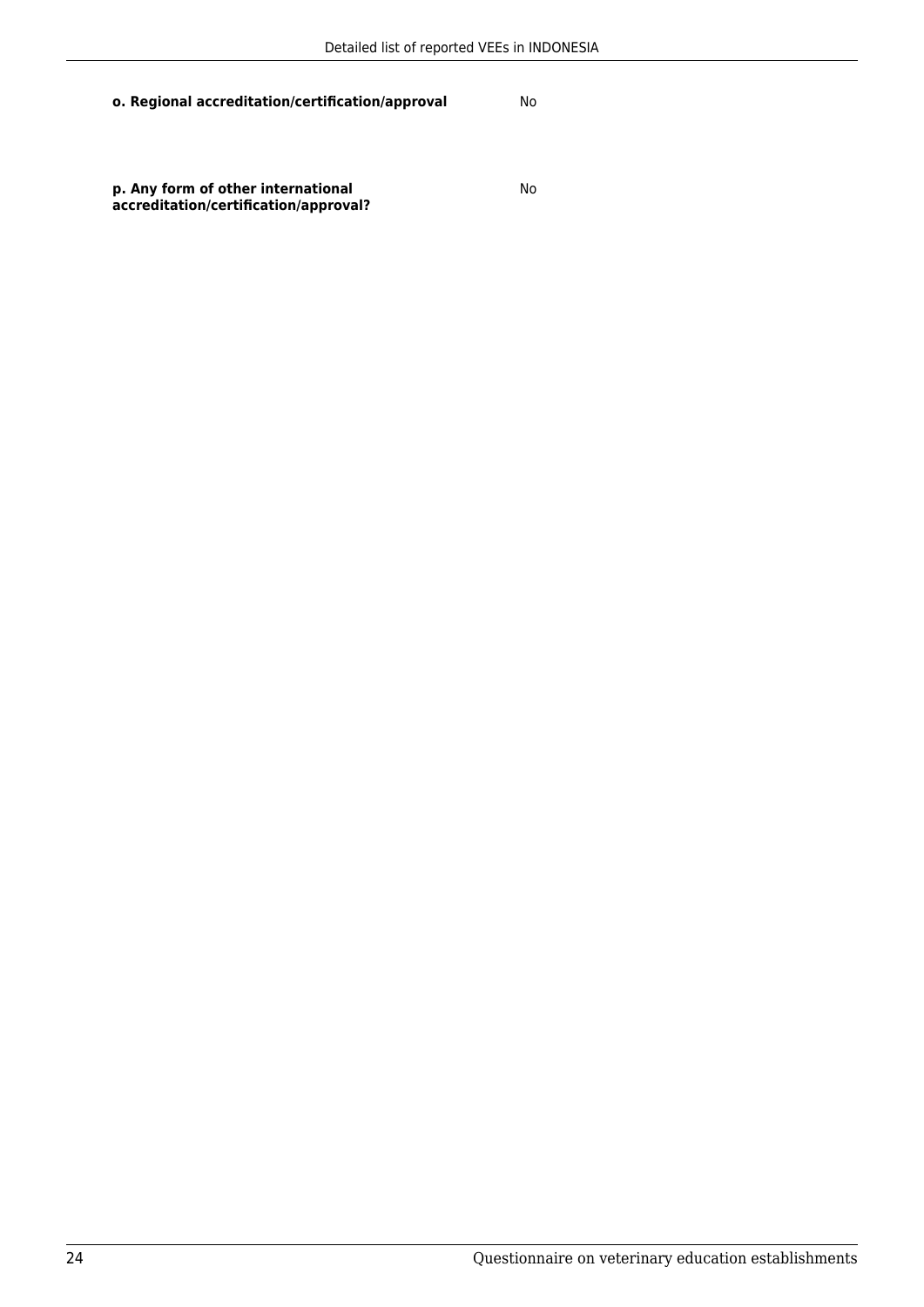# **Fakulty of Veterinary Medicine, Wijaya Kusuma Surabaya University**

**Last modified on: 2015-03-17 08:16:33**

| a. Name of VEE                                                | Fakulty of Veterinary Medicine, Wijaya<br>Kusuma Surabaya University                                                     |
|---------------------------------------------------------------|--------------------------------------------------------------------------------------------------------------------------|
| b. Hosting Academic Institution<br>(when relevant)            | Wijaya Kusuma Surabaya University                                                                                        |
| c. Address of VEE<br>(street/city/state)                      | Jl. Dukuh Kupang Barat XVI/1, Surabaya, Jawa<br>Timur.                                                                   |
| d. Country of VEE                                             | <b>INDONESIA</b>                                                                                                         |
| e. Web-site (URL)                                             | www.uwks.ac.id                                                                                                           |
| f. Institution type                                           | private                                                                                                                  |
| g. Year of creation                                           | 2009                                                                                                                     |
| h. Veterinary degree(s) granted<br>(several choices possible) | □Specific Veterinary Diploma<br>⊠Bachelor<br>$\square$ Master<br>$\Box$ Doctor<br>$\Box$ PhD<br>□ Other (please explain) |

5

**i. Number of years of veterinary education required for VSB (or equivalent) registration**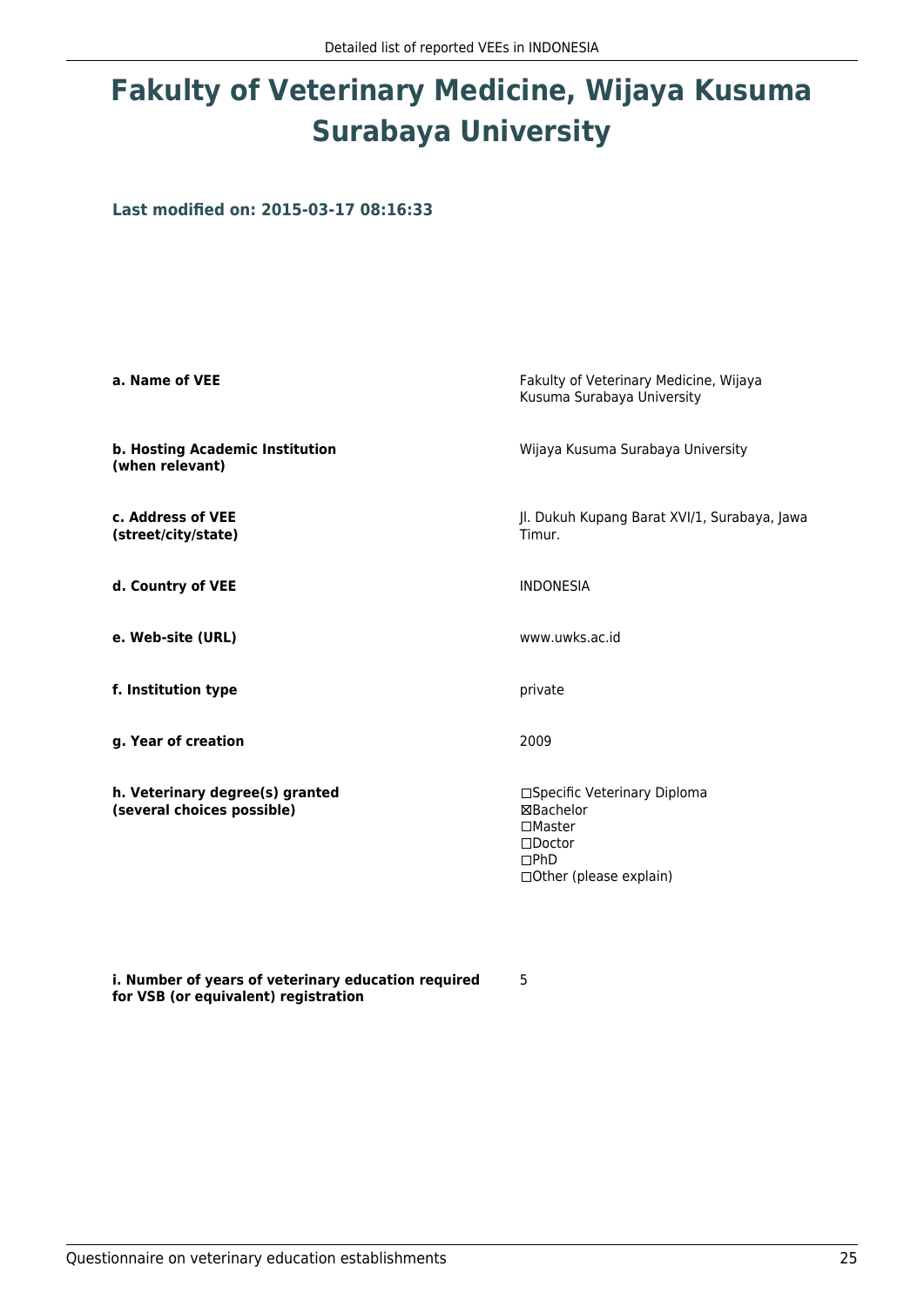|                                                                                                   | 1st Year                                                                                                                                                              | 101-150                                                                                                                  |
|---------------------------------------------------------------------------------------------------|-----------------------------------------------------------------------------------------------------------------------------------------------------------------------|--------------------------------------------------------------------------------------------------------------------------|
|                                                                                                   | 2d Year                                                                                                                                                               | 101-150                                                                                                                  |
|                                                                                                   | 3d Year                                                                                                                                                               | 101-150                                                                                                                  |
|                                                                                                   | 4th Year                                                                                                                                                              | 51-100                                                                                                                   |
|                                                                                                   | <b>5th Year</b>                                                                                                                                                       | $0 - 50$                                                                                                                 |
|                                                                                                   | 6th Year                                                                                                                                                              |                                                                                                                          |
|                                                                                                   | 7th Year                                                                                                                                                              |                                                                                                                          |
| k. Average number of veterinary graduates per year<br>from the establishment                      | $0 - 50$                                                                                                                                                              |                                                                                                                          |
| I. Minimum education required for admission to the<br>establishment<br>(several choices possible) | ⊠High School University Entrance<br>Qualification<br>□Pre-Veterinary Science Diploma<br>□Pre-Veterinary Science Degree<br>□Other specific VEE entrance qualifications |                                                                                                                          |
| m. Is there a selection procedure at<br>(several choices possible)                                | □National level<br>□State level<br>⊠Establishment level                                                                                                               |                                                                                                                          |
| n. National accreditation/certification/approval                                                  | Yes                                                                                                                                                                   |                                                                                                                          |
|                                                                                                   | <b>Accrediting agency:</b>                                                                                                                                            |                                                                                                                          |
|                                                                                                   | <b>Name of the Agency</b>                                                                                                                                             | Badan<br>Akreditasi<br>Perguruan<br>Tinggi (BAN-<br>PT). National<br>Accreditation<br>Agency for<br>Higher<br>Education. |
|                                                                                                   | <b>Address of the</b><br><b>Agency</b>                                                                                                                                | Jl. RS<br>Fatmawati<br>Cipete, Jakarta<br>Selatan.<br>12410                                                              |
|                                                                                                   | Country of the<br><b>Agency</b>                                                                                                                                       | Indonesia                                                                                                                |
|                                                                                                   | Date granted (yyyy-<br>mm-dd)                                                                                                                                         | 2012-07-15                                                                                                               |
|                                                                                                   | <b>Period of validity</b><br>(years)                                                                                                                                  | 5                                                                                                                        |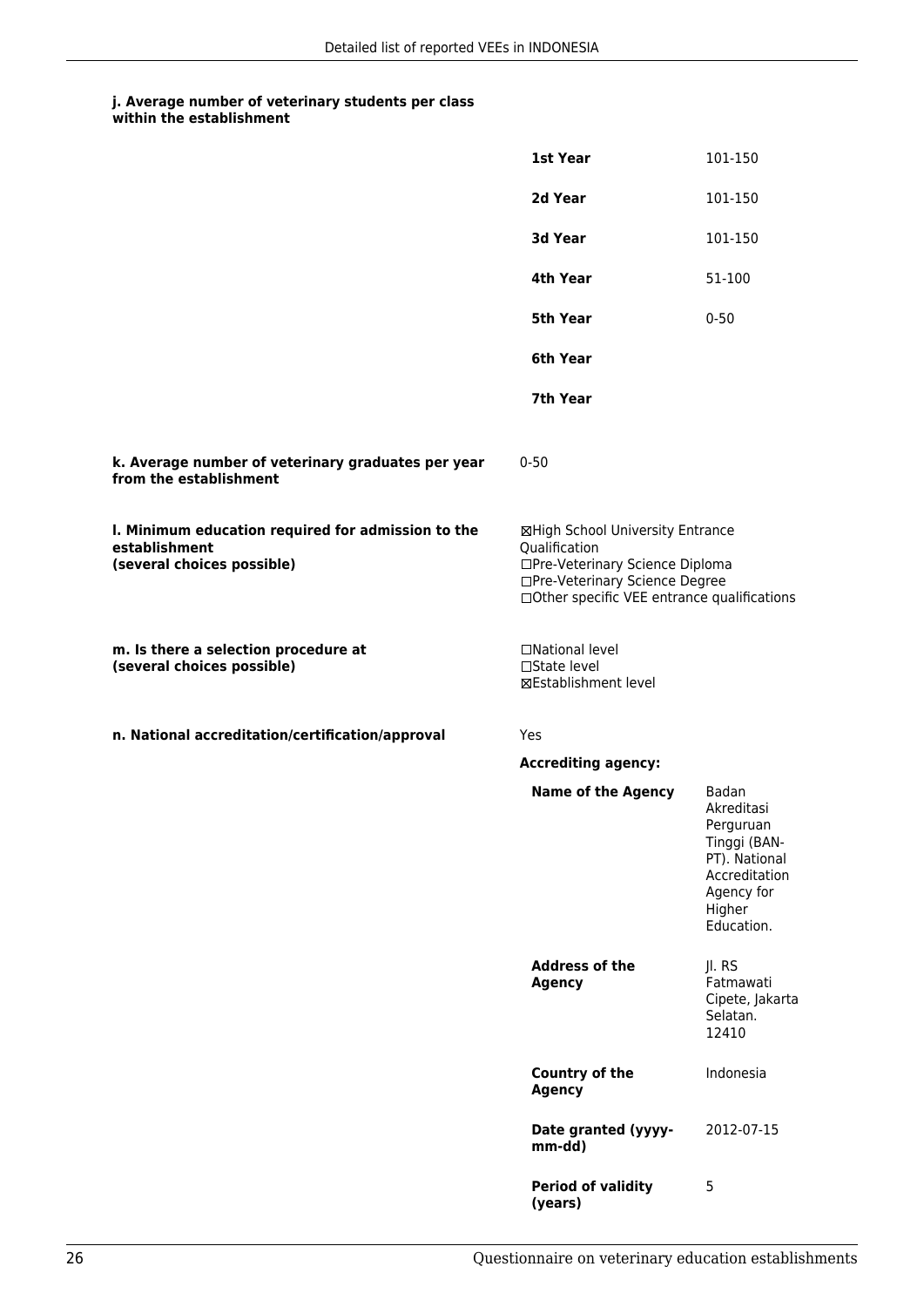**o. Regional accreditation/certification/approval** No

**p. Any form of other international accreditation/certification/approval?** No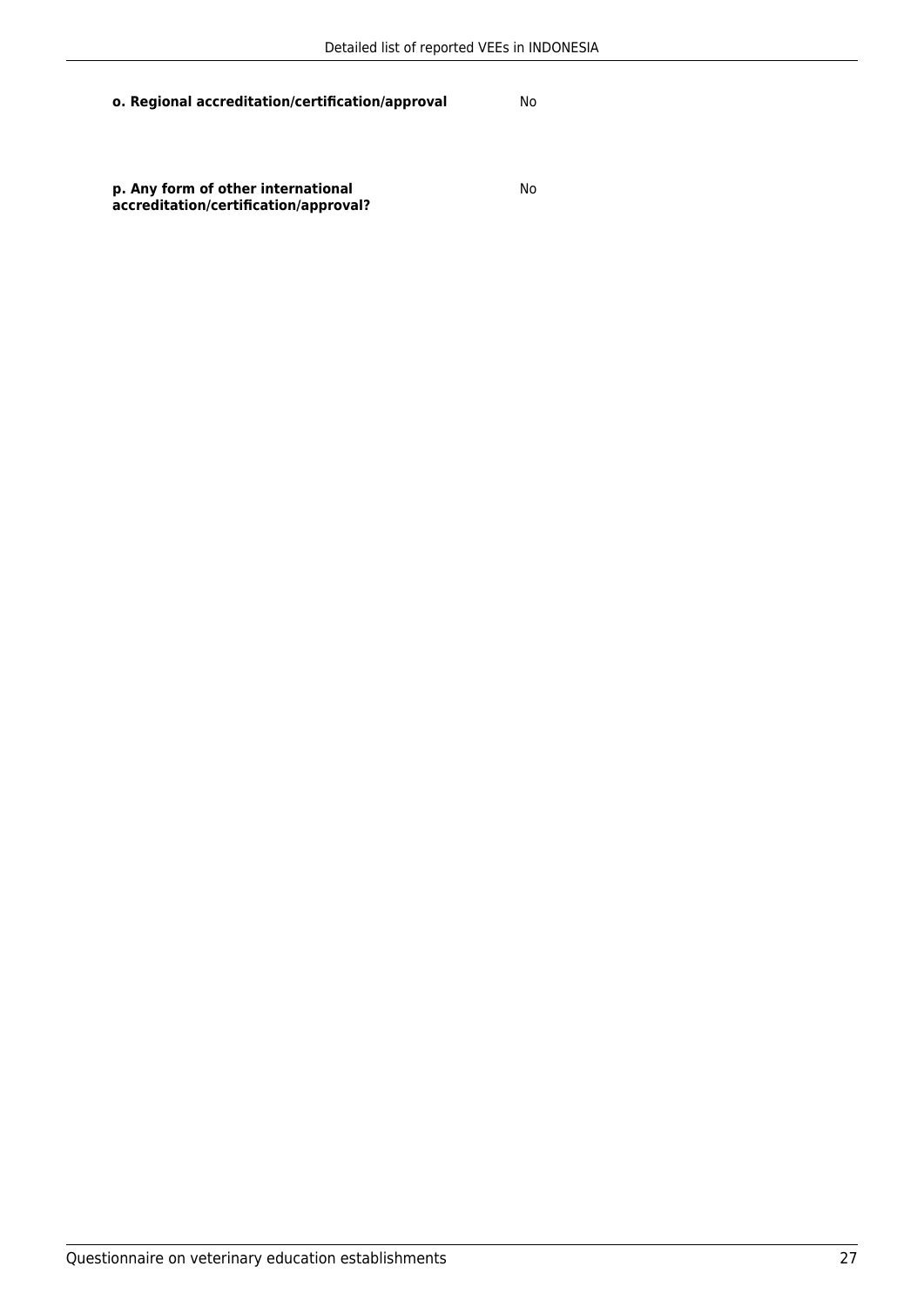# **Study Programme of Veterinary Medicine, Hasanuddin University**

**Last modified on: 2015-03-19 03:00:38**

| a. Name of VEE                                                | Study Programme of Veterinary Medicine,<br>Hasanuddin University                                                                        |
|---------------------------------------------------------------|-----------------------------------------------------------------------------------------------------------------------------------------|
| b. Hosting Academic Institution<br>(when relevant)            | Hasanuddin University                                                                                                                   |
| c. Address of VEE<br>(street/city/state)                      | Jl. Perintis Kemerdekaan KM. 10 Makassar,<br>Sulawesi Selatan                                                                           |
| d. Country of VEE                                             | <b>INDONESIA</b>                                                                                                                        |
| e. Web-site (URL)                                             | med.unhas.ac.id                                                                                                                         |
| f. Institution type                                           | public                                                                                                                                  |
| g. Year of creation                                           | 2010                                                                                                                                    |
| h. Veterinary degree(s) granted<br>(several choices possible) | □Specific Veterinary Diploma<br><b>⊠Bachelor</b><br>$\square$ Master<br>$\square$ Doctor<br>$\Box$ PhD<br>$\Box$ Other (please explain) |

5

**i. Number of years of veterinary education required for VSB (or equivalent) registration**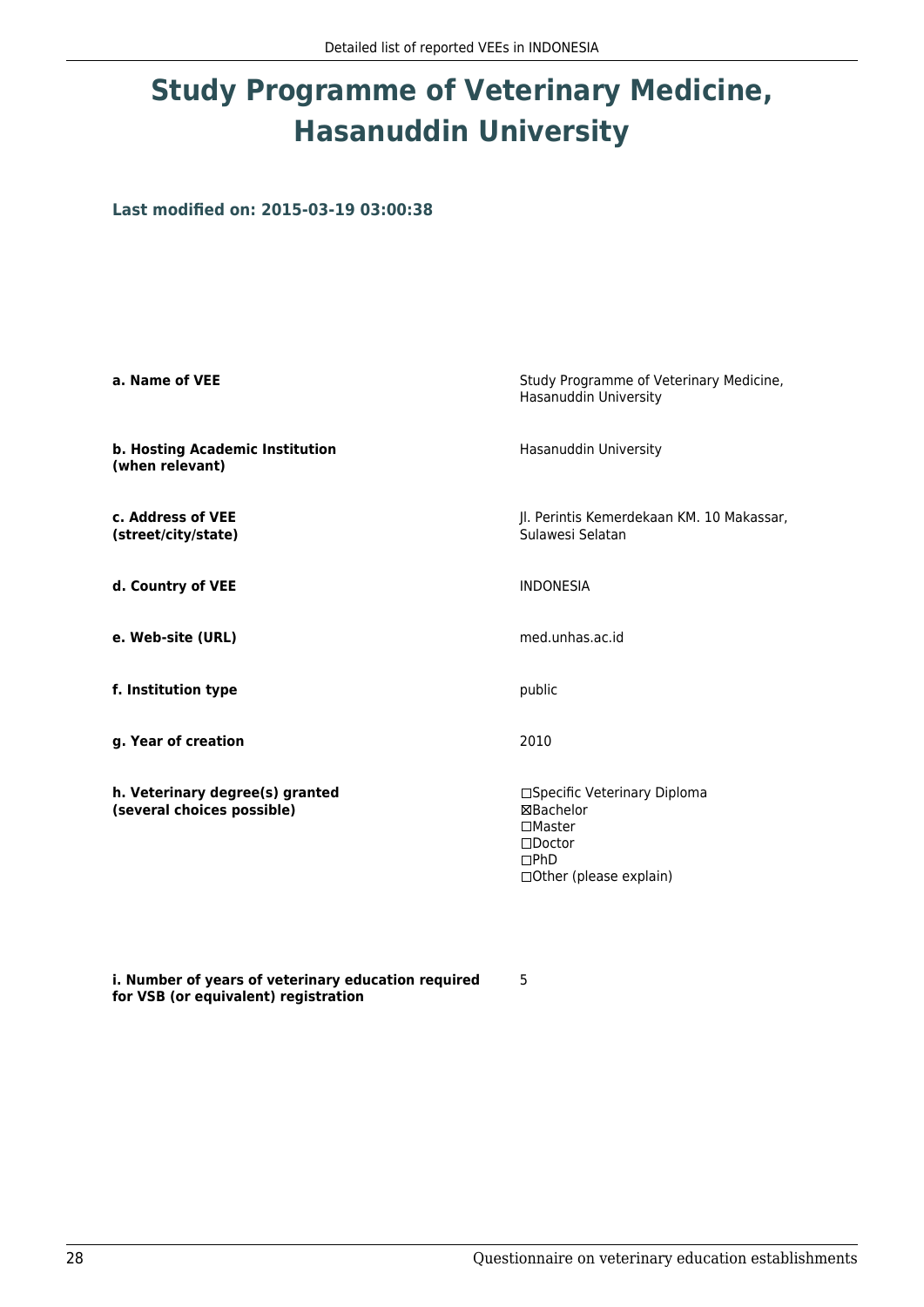|  | within the establishment |
|--|--------------------------|
|--|--------------------------|

|                                                                                                   | 1st Year                                                                                                                                                              | 51-100                                                                                                                   |
|---------------------------------------------------------------------------------------------------|-----------------------------------------------------------------------------------------------------------------------------------------------------------------------|--------------------------------------------------------------------------------------------------------------------------|
|                                                                                                   | 2d Year                                                                                                                                                               | 51-100                                                                                                                   |
|                                                                                                   | 3d Year                                                                                                                                                               | $0 - 50$                                                                                                                 |
|                                                                                                   | 4th Year                                                                                                                                                              | $0 - 50$                                                                                                                 |
|                                                                                                   | 5th Year                                                                                                                                                              | $0 - 50$                                                                                                                 |
|                                                                                                   | 6th Year                                                                                                                                                              |                                                                                                                          |
|                                                                                                   | 7th Year                                                                                                                                                              |                                                                                                                          |
| k. Average number of veterinary graduates per year<br>from the establishment                      | $0 - 50$                                                                                                                                                              |                                                                                                                          |
| I. Minimum education required for admission to the<br>establishment<br>(several choices possible) | ⊠High School University Entrance<br>Qualification<br>□Pre-Veterinary Science Diploma<br>□Pre-Veterinary Science Degree<br>□Other specific VEE entrance qualifications |                                                                                                                          |
| m. Is there a selection procedure at<br>(several choices possible)                                | <b>⊠National level</b><br>□State level<br>□Establishment level                                                                                                        |                                                                                                                          |
| n. National accreditation/certification/approval                                                  | Yes                                                                                                                                                                   |                                                                                                                          |
|                                                                                                   | <b>Accrediting agency:</b>                                                                                                                                            |                                                                                                                          |
|                                                                                                   | <b>Name of the Agency</b>                                                                                                                                             | Badan<br>Akreditasi<br>Perguruan<br>Tinggi (BAN-<br>PT). National<br>Accreditation<br>Agency for<br>Higher<br>Education. |
|                                                                                                   | <b>Address of the</b><br><b>Agency</b>                                                                                                                                | Jl. RS<br>Fatmawati<br>Cipete, Jakarta<br>Selatan                                                                        |
|                                                                                                   | Country of the<br><b>Agency</b>                                                                                                                                       | Indonesia                                                                                                                |
|                                                                                                   | Date granted (yyyy-<br>mm-dd)                                                                                                                                         | 2014-05-23                                                                                                               |
|                                                                                                   | <b>Period of validity</b><br>(years)                                                                                                                                  | 5                                                                                                                        |